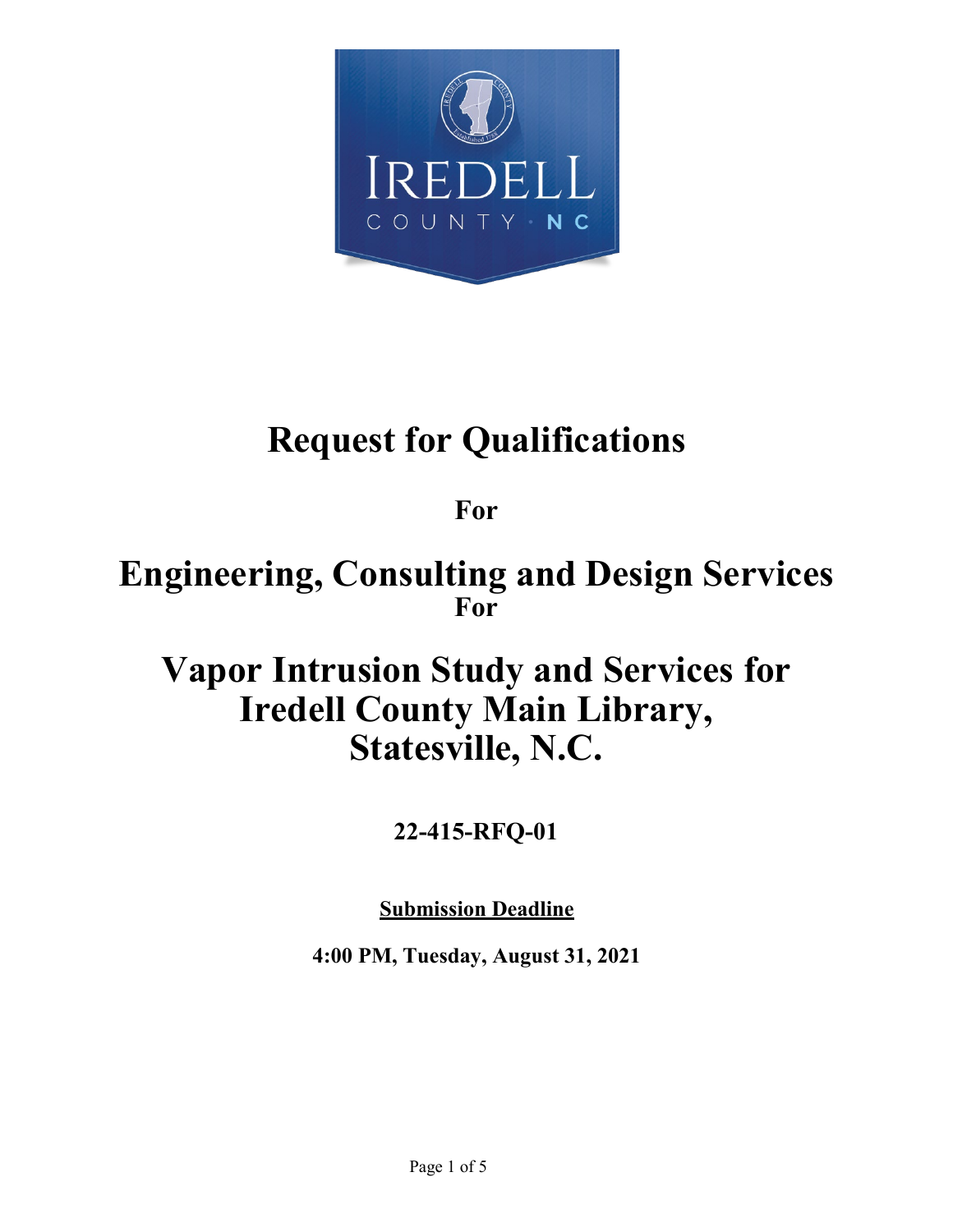#### **I. Project**

Iredell County is seeking statements of qualifications from professional environmental engineering firms (the "Firm", or "Firms") to conduct and interpret a vapor intrusion study at its Main Public Library Facility located at 201 North Tradd St., Statesville, NC 28677.

All services performed pursuant to the award of a contract resulting from this Request for Qualifications will be funded using American Rescue Plan Act (ARPA) grant funds. As such, all awarded contracts will be subject to any or/and all Federal Requirements as required and codified by United States Code of Federal Regulations, noted in Section XIII herein.

#### **II. Project Summary**

Over the past 4 years, Iredell County completed a Phase I and Phase II environmental study of County owned real property at the Library Facility. These assessments revealed the presence of contaminated groundwater and soil gas vapors that were not in excess of acceptable NCDENR levels. After the environmental assessments period, Iredell County installed Retro Coat (Vapor Barrier Membrane) on the floor of the lower level of the building. Currently, an ERV unit is being installed to provide positive pressure to a previously negative-pressure building envelope. In an effort to eliminate the soil vapor contamination from the property, Iredell County intends to commission a study to assess the soils outside of the Library Facility and determine the need of a vapor extraction system.

#### **III. Scope of Services Required**

Conduct a vapor extraction study of the Library Facility and interpret the results based on commonly accepted environmental standards. The subject facility is approximately 25,000 square feet and is comprised of seven (3) levels. The Scope of Services may be amended to include a vapor extraction plan / design for the Library Facility, development of a project scope, assistance with formal bidding, and construction administration if deemed necessary by Iredell County.

#### **IV. Intent**

The intent of this Request for Qualifications (RFQ) is to have professional engineering firms specifically address the services required and provide the Owner with a well-considered response for those services. It is anticipated that a contract will be negotiated with the successful engineering design firm properly licensed in the State of North Carolina on the basis of demonstrated competence and qualifications for the type of professional services required.

#### **V. Firm Qualifications**

The selected engineering firm's assigned project staff must be experienced in all phases of planning, design, construction and regulatory compliance requirements of similar public facilities, have extensive knowledge of the regulations governing the design and construction in the State of North Carolina, and have a proven capability to effectively and efficiently produce a successful project consistent with, and meeting the needs of, the goals outlined by Iredell County. Firm staff should be familiar with working and assisting on which Federal Uniform Guidance for expending grant funds apply.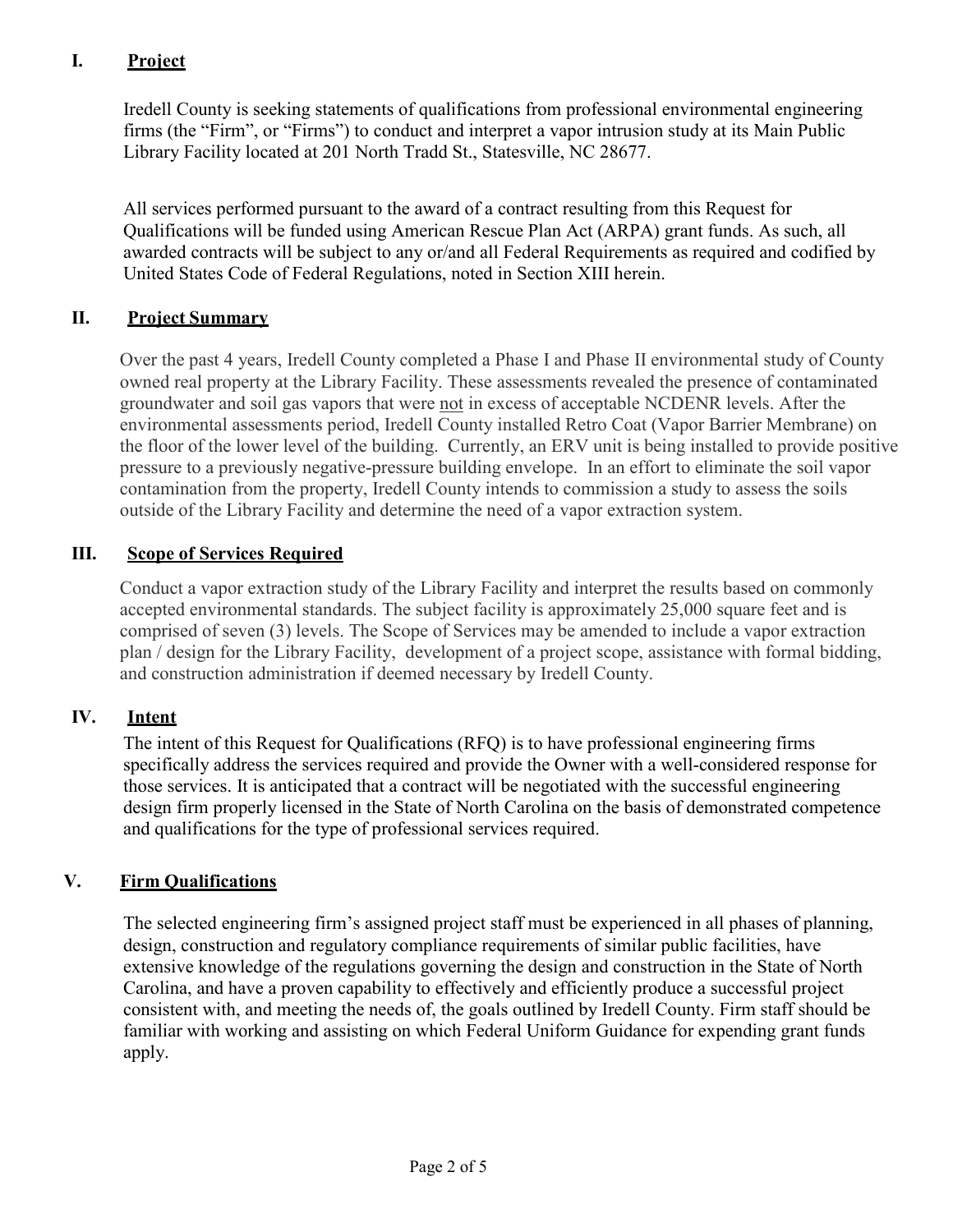#### **VI. Proposal Format**

Proposals should be organized into the following Sections:

- A. Professional Qualifications
- B. Involvement with Similar Projects
- C. Proposed Work Plan
- D. Legal Status of Consultant
- E. References
- F. Attachments

The following describes the elements that should be included in each section of the proposal and the maximum points that may be awarded during proposal evaluation. The evaluation panel may revise, add to or remove these elements as it deems appropriate, and/or redistribute the points for each element to ensure adequate evaluation.

- A. Professional Qualifications 25 points
	- 1. Include Letter of Interest. State the full name and address of your Firm and, if applicable, the branch office or other subsidiary element that will perform, or assist in performing, the work hereunder. Indicate whether it operates as an individual, partnership, or corporation. Include information showing firm is licensed to operate in the State of North Carolina.
	- 2. Include the name of executive and professional personnel by skill and qualification that will be employed in the work. Show where these personnel will be physicallylocated during the time they are engaged in the work. Indicate which of these individuals you consider key to the successful completion of the project. Identify only individuals who will do the work on this project by name and title. Resumes and qualifications are required for all proposed project personnel, including all subcontractors. Qualifications and capabilities of any and all subcontractors must also be included.
	- 3. Explain and support experience working with Federal Uniform Guidance.
	- 4. Include list of positions and standard hourly rates.
	- 5. State history of the firm, in terms of length of existence, types of services provided, etc. Identify the technical details that make the firm uniquely qualified for this work.
- B. Projects Listing 25 points

The written proposal must include a list of current similar projects including brief description, size, cost, staff involved, etc. The proposal listing must also include descriptions of three (3) past projects of similar size and scope, including size, cost, staff, completion period, etc.

List of projects on which the Firm assisted with compliance with Federal Uniform Guidance during bid process, including type & size of project, value, and the firm participation and experience in working with Uniform Guidance.

Projects listing must exhibit experience in the project area and indicate proven ability in implementing similar projects for the firm **and** the individuals to be assigned to this project.

C. Proposed Work Plan – 30Points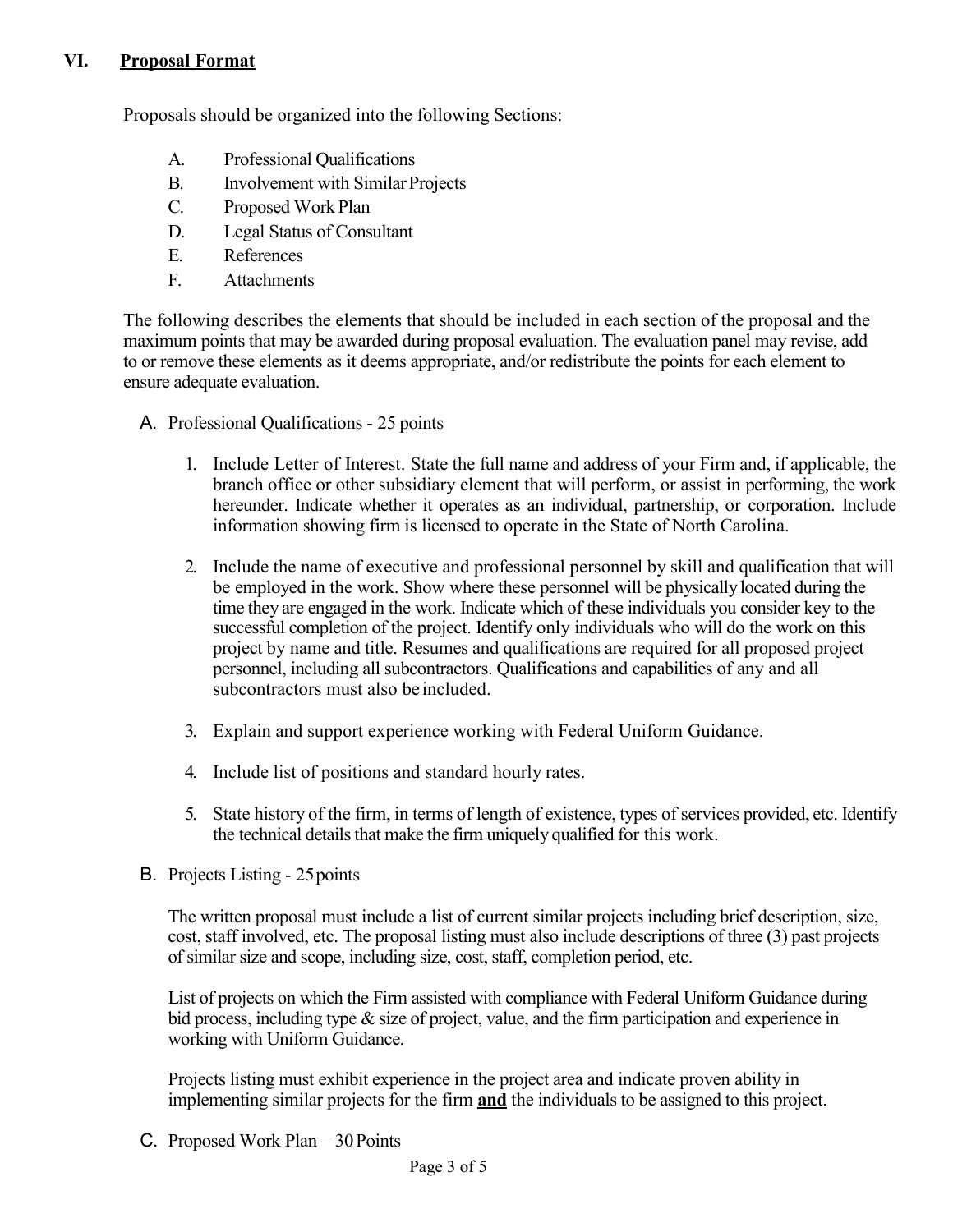Provide a detailed and comprehensive description of how the Firm intends to provide the services requested in this RFQ. This discussion shall include, but not be limited to: how the project(s) will be managed and scheduled, how and when data will be delivered to the County, communication and coordination, the working relationship between the Firm and County staff, and the Firm's general philosophy in regards to providing the requested services.

Responses will be evaluated on the clarity, thoroughness, and content of their responses to the above items

D. Legal Status of Consultant – 10 Points

Must include all litigation or other legal action taken against Firm or that Firm was involved in within the last five years, to include disposition of eachcase.

E. References – 10 Points

A complete list of client references, minimum of five (5), must be provided for similar projects recently completed. It shall include the firm/agency name, address, email, telephone number, project title and information, and contact person.

F. Attachments – No point value

Must provide, with submission, a copy of firm's standard proposed contract. This contract will be reviewed and revised as necessary to meet Federal, State and County legal requirements. Submission of a qualifications statement in response to this Request for Qualifications denotes acceptance of all necessary revisions. Failure to do so will be grounds for rejection.

#### **VII. Proposal Evaluation and Selection Process**

- 1. Iredell County intends to select the most qualified firm(s) on the basis of best overall qualifications package that, in its sole opinion, is most advantageous to the County.
- 2. An Evaluations Committee (the Committee) will be appointed to evaluate each qualifications package. The Committee will identify strengths, weaknesses, deficiencies and risks associated with each Firm according to the above-described criteria and point system (A through E).
- 3. A proposal with all the requested information does not guarantee the proposing Firm to be a candidate for additional consideration. The Committee may contact references to verify material submitted by the Firm.
- 4. The ranking of proposals and recommendation of any Firm is the sole responsibility of the Committee. Selection may be based solely on the individual merits of one Firm depending on the findings and opinion of the Committee or the Committee may choose to create a short-list of firms for further evaluation and consideration.
- 5. The Committee, at its sole discretion, may choose to schedule interviews with any, all, or none of the selected Firms. If interviews are to be held, selected Firm(s) will be given the opportunityto bring in their interview team to discuss their qualifications, past experience and proposed work plan in moredetail.

The Firm's interview team must include the Firm's project team members expected to complete a majority of work on the project, but no more than six members. The interview shall consist of a presentation of up to thirty minutes (length will be provided by the Committee) by the Firm, including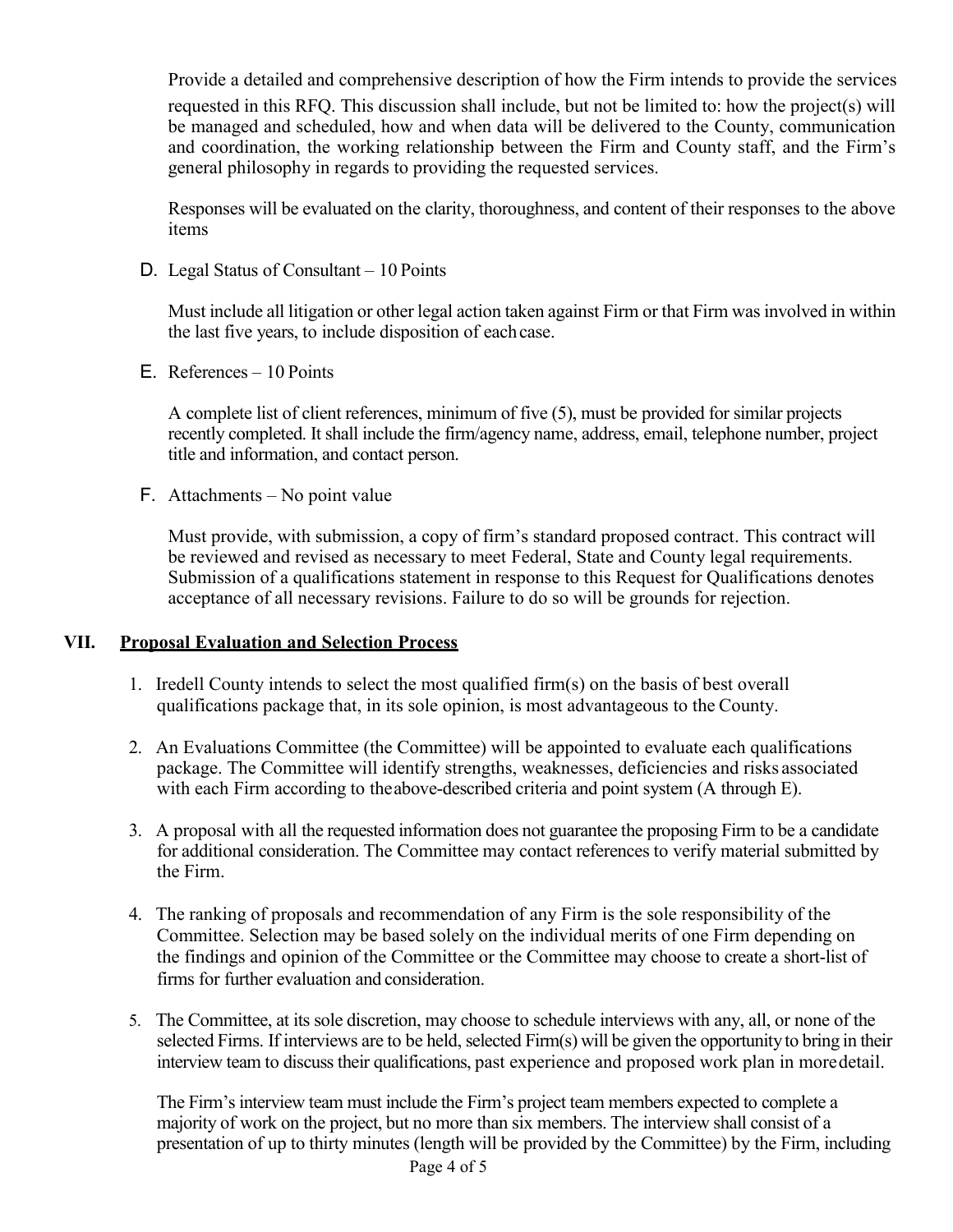the person who will be the project manager on this contract, followed by approximately thirty minutes of questions and answers. Audiovisual aids may be used during the oral interviews. The Committee may record the interviews for review. Interviewed Firms will then be re-evaluated according to the above criteria (A through E), and adjustments to scoring made as appropriate.

- 6. Manager/Board Approval and Contract Negotiation/Execution: The Committee's recommendation of the highest rated Firm will be presented to the County's Manager or Board for approval and authorization to begin negotiations for an agreeable contract and fees. If after discussion and negotiation, a mutually agreeable agreement and fee is not successful, negotiations will be terminated and the County may enter into negotiations with the second highest rated firm, and so on.
	- 7. All Firms who submit SOQs will be notified of the selection results.

#### **VIII. Project Timeline**

The proposed key activities and milestone dates for the project include:

| <b>Activity</b>                                               | <b>Milestone Date</b> |
|---------------------------------------------------------------|-----------------------|
| RFO Announced and Distributed                                 | 8/09/2021             |
| Deadline for Respondent Questions                             | 8/18/2021             |
| <b>Proposal Submission Deadline</b>                           | 8/31/2021             |
| Firm interviews and site visits, if needed                    | $TBD-2021$            |
| Recommendation for approval                                   | $TBD - 2021$          |
| Necessary Selected Firm Notification and Contract Negotiation | $TBD-2021$            |

#### **IX. Submission of Proposal Packages**

1. Qualifications Submittals shall include One (1) complete qualifications package in hardcopy, 8 1/2" x 11", side bound (or single stapled – left upper corner) with Table of Contents and reference tabs for key sections. Submittals shall not exceed sixteen (16) pages single-sided, or eight (8) pages double-sided (\*\*Front/back covers, table of contents, tab pages and photographs are excluded from these page totals).

#### **AND**

2. One (1) electronic copy on USB Drive or DVD/CD (No SD Cards).

To be considered, submissions must be received at the following address no later than **4:00 PM Tuesday, August 31, 2021:**

If delivered in person or by FedEx/UPS: Iredell County Attn: Purchasing & Contracts Manager 200 South Center Street Statesville, North Carolina, 28677

If by USPS:

Iredell County Attn: Purchasing & Contracts Manager PO Box 788 Statesville, North Carolina, 28687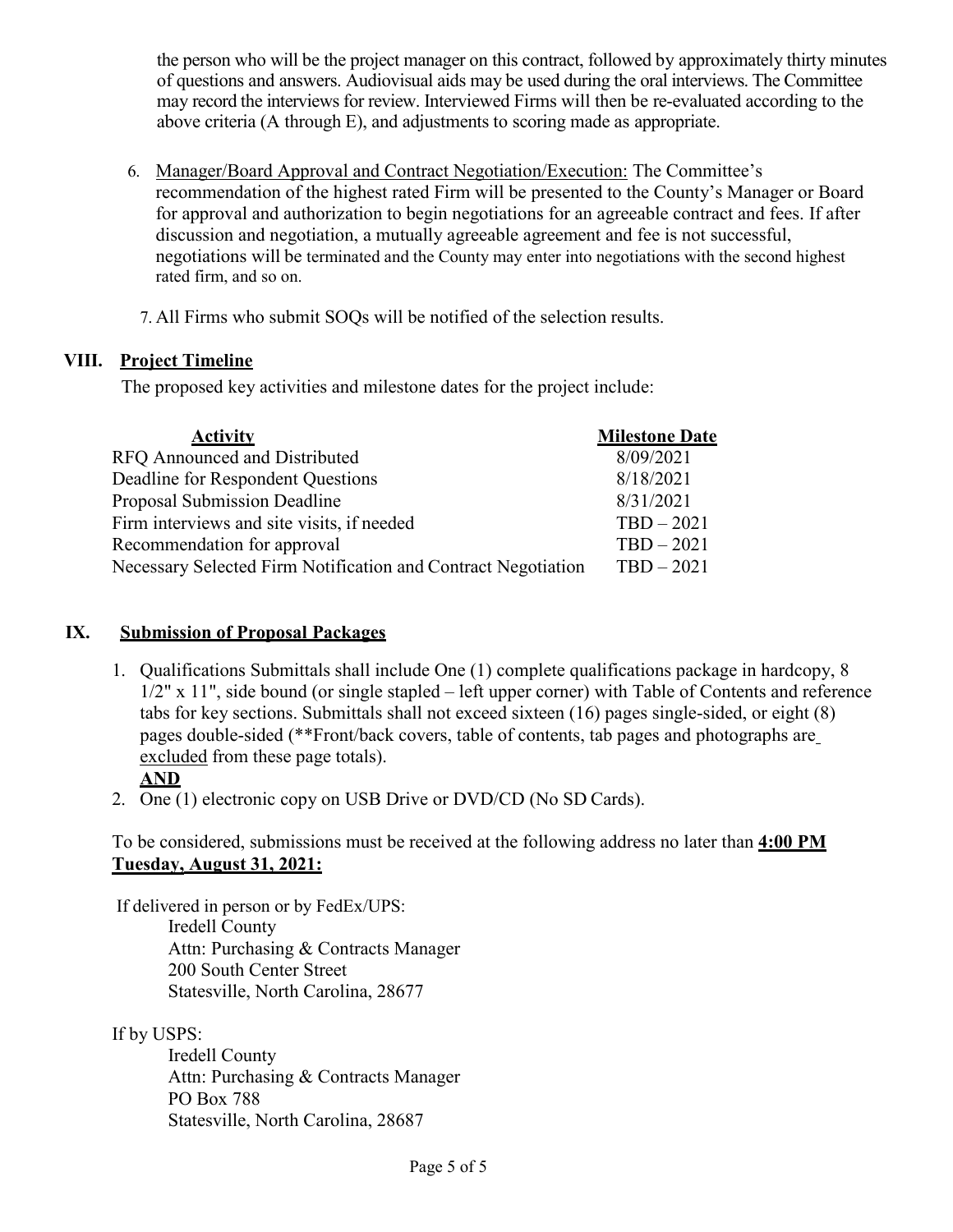#### **XI. General Conditions of the Request for Qualifications**

- A. Any and all cost incurred by respondents in preparing or submitting a statement of qualifications for the project shall be the respondents' soleresponsibility.
- B. All submissions, responses, inquiries or correspondence relating to this RFQ will become the property of Iredell County when received.
- C. Written questions regarding this Request for Qualifications will be accepted through **12:00 Noon, Wednesday, August 18, 2021** and must be submitted to the Iredell County Purchasing and Contracts Manager, Dean Lail, [dlail@co.iredell.nc.us.](mailto:dlail@co.iredell.nc.us) Questions received by the deadline date and time will be answered by addendum and sent to all known recipients and posted to Iredell County's online bid page at [http://www.co.iredell.nc.us/481/Current-Bids-](http://www.co.iredell.nc.us/481/Current-Bids-RFPs)[RFPs.](http://www.co.iredell.nc.us/481/Current-Bids-RFPs)

Contact with other County Staff during this RFQ process may be grounds for disqualifications

D. Iredell County reserves the right to: accept or reject any and all submissions received in response to this Request for Qualifications; to cancel the RFQ process at any time; to request additional information or clarification of information provided in a response without changing the terms of the Request for Qualifications; to elect not to proceed with any of the respondents; to modify the scope of the work; to re-solicit RFQs; or choose not to award for any reason.

#### **XII. CONFIDENTIALITY OF DOCUMENTS**

North Carolina General Statute Chapter 132, Public Records, governs the accessibility of records compiled by NC Governmental Entities. In general, all documents submitted in response to this Request for Qualifications are subject to public disclosure unless specifically excepted by North Carolina General Statute §132-1.2 and §66-152 which provide definitions and protection of certain documents and information from public disclosure that constitute a "trade secret", provided it meets the specific conditions as outlined in  $§132-1.2(1)a-d$ .

Iredell County will attempt to withhold from public disclosure, or redact documents or information, designated "confidential trade secret" that clearly meet the conditions of NC G.S. §132-1.2(1)a-d to the extent that it is entitled or required to do so by applicable law. Regardless, Iredell County shall not be held responsible for any information that is released nor shall Iredell County be held responsible for nor pay any penalty or expense in relation to information so released.

Any submission marked "confidential" or "trade secret" in its entirety may be rejected at the sole discretion of Iredell County.

#### **XIII FEDERAL CONTRACTING REQUIREMENTS**

The following Federal Contracting Requirements shall be incorporated into the Service Contract between the County and the Contractor. Capitalized terms not defined in this Attachment shall have the meanings assigned to such terms in the Contract. All references to the "Contractor" or "Company" or "Vendor" or "Provider" shall be deemed to mean the Contractor so named in the agreement.

This Contract will be funded in whole or in part with federal funding. As such, federal laws, regulations, policies and related administrative practices apply to this Contract. The most recent of such federal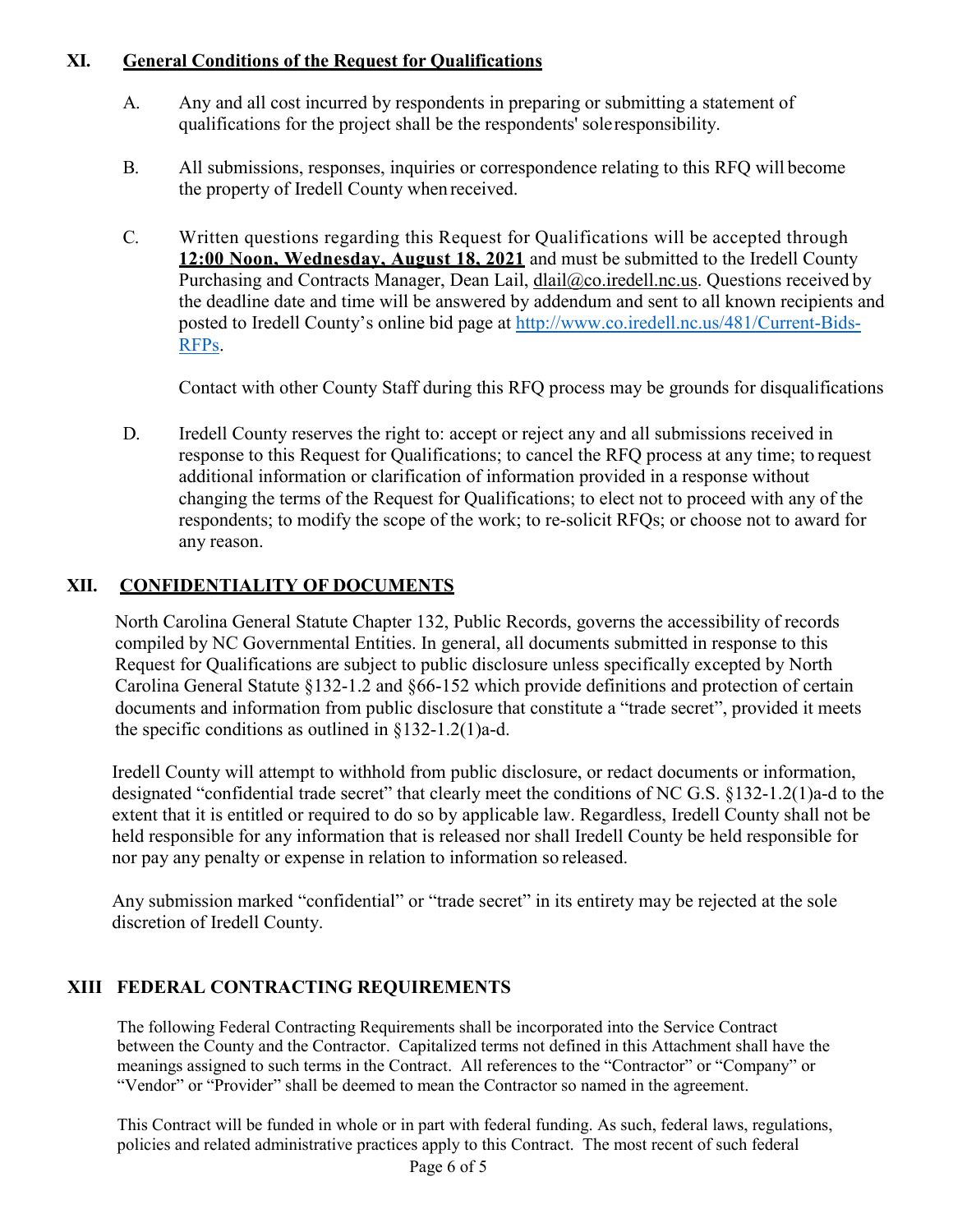requirements, including any amendments made after the execution of this Contract shall govern the Contract, unless the federal government determines otherwise. This document identifies the federal requirements that may be applicable to this contract. The Contractor is responsible for complying with all applicable provisions, updates or modifications that occur in the future relating to these clauses. To the extent possible, the federal requirements contained in the most recent version of the Uniform Administrative Requirements for federal awards (Uniform Rules, or Guidance) codified at 2.CFR Part 200, including any certifications and contractual provisions required by any federal statutes or regulation referenced therein to be included in this contract are deemed incorporated into this contract by reference and shall be incorporated into any sub-agreement or subcontract executed by the Contractor pursuant to its obligations under this Contract. The Contractor and its sub-contractors, if any, hereby represent and covenant that they are have complied and shall comply in the future with the applicable provisions of the original contract then in effect and with all applicable federal, state, and local laws, regulations, executive orders, and rules and local policies and procedures, as amended from time to time, relating to Work to be performed under this contract.

#### **Drug Free Workplace Requirements**

Drug-free workplace requirements in accordance with Drug Free Workplace Act of 1988 (Pub 100-690, Title V, Subtitle D). All contractors entering into federal funded contracts over \$100,000 must comply with Federal Drug Free workplace requirements as Drug Free Workplace Act of 1988.

#### **Contractor Compliance**

The Contractor shall comply with all uniform administrative requirements, cost principles, and audit requirement for federal awards.

#### **Conflict of Interest**

The Contractor must disclose in writing any potential conflict of interest to the County of Iredell or pass through entity in accordance with federal policy.

#### **Mandatory Disclosures**

The Contractor must disclose in writing all violations of federal criminal law involving fraud, bribery, or gratuity violations potentially affecting the federal award.

#### **Energy Conservation**

The Contractor and Subcontractors agrees to comply with the mandatory standards and policies relating to energy efficiency which are contained in the state energy conservation plan issued in compliance with the Energy Policy and Conservation Act, 42 U.S.C. § 6321, et seq.

#### **Federal Water Pollution Control Act**

For contracts in excess of \$150,000, the Contractor agrees to comply with all applicable standards, orders or regulations issued pursuant to the Federal Water Pollution Control Act, as amended, 33 U.S.C. 1251 et seq.

The Contractor agrees to report each violation to the County and understands and agrees that the County will, in turn, report each violation as required to assure notification to the Federal Grant Agency from which the funds are provided, and the appropriate Environmental Protection Agency Regional Office.

The Contractor agrees to include these requirements in each subcontract exceeding \$150,000 financed in whole or in part with Federal assistance funds.

#### **Clean Air Act** (**Applies to contracts in excess of \$150,000)**

The Contractor agrees to comply with all applicable standards, orders or regulations issued pursuant to the Clean Air Act, as amended, 42 U.S.C. § 7401 et seq. and the Federal Water Pollution Act as amended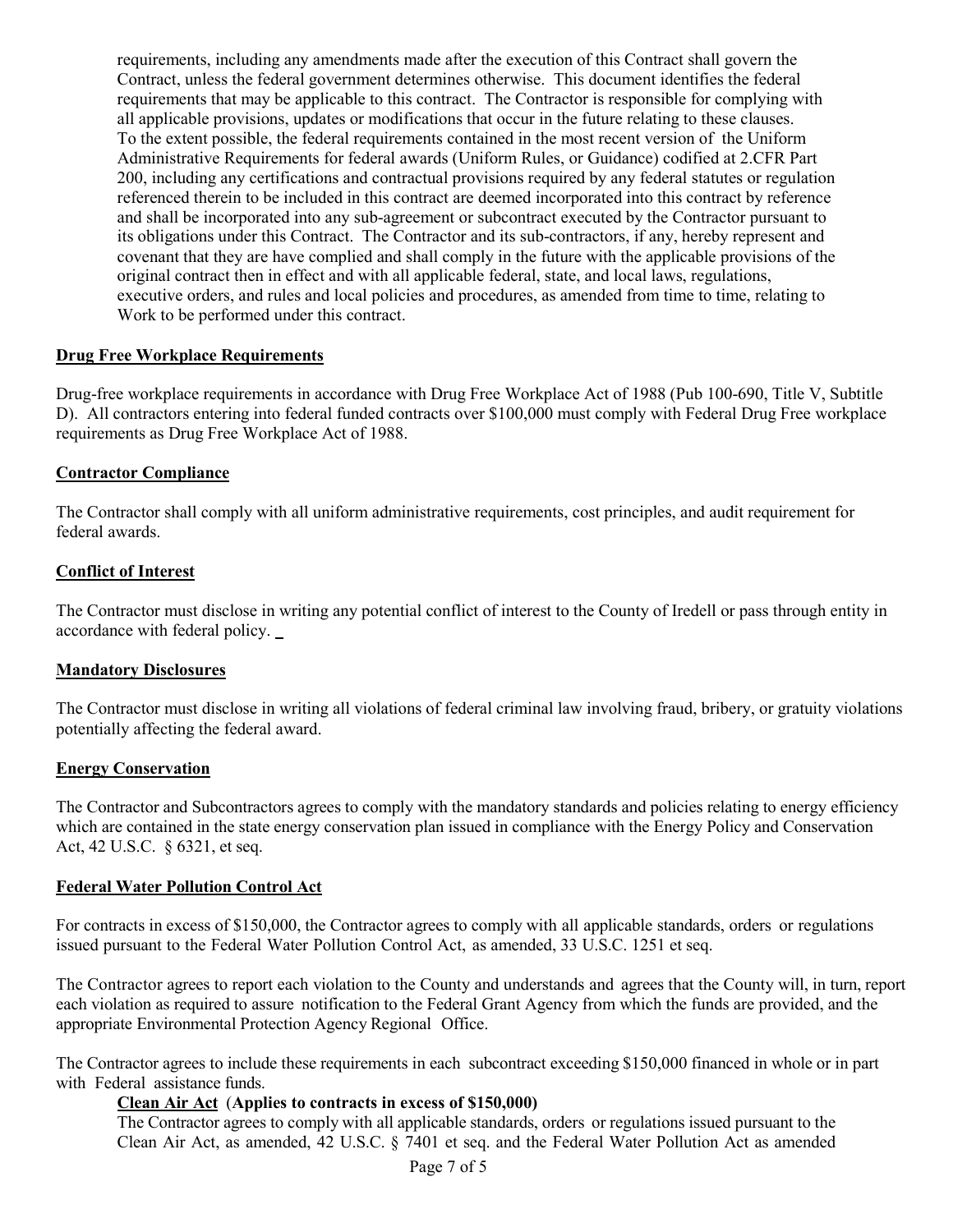#### (33 USC § 1251-1387).

The Contractor agrees to report any violation to the County immediately upon discovery. The Contractor understands and agrees that the County will, in turn, report each violation as required to assure notification to the County, Federal Emergency Management Agency, and the appropriate Environmental Protection Agency (EPA) Regional Office. Contractor must include this requirement in all subcontracts that exceed \$150,000.

The Contractor agrees to include these requirements in each subcontract exceeding \$150,000 financed in whole or in part with Federal assistance provided by FEMA.

#### **Access to Records and Reports (Applies to all contracts regardless of contract amount)**

The Contractor must maintain an acceptable cost accounting system. The Contractor agrees to provide the County, the Grant Agency Administrator, the Comptroller General of the United States, or any of their authorized representatives access to any technical specifications, books, documents, papers, and records of the Contractor which are directly pertinent to this contract for the purposes of making audits, examinations, excerpts, and transcriptions.

The Contractor agrees to permit any of the foregoing parties to reproduce by any means whatsoever or to copy excerpts and transcriptions as reasonably needed.

The Contractor agrees to provide the Grant Agency Administrator or his authorized representatives access to construction or other work sites pertaining to the work being completed under the contract.

All Contractors a nd their successors, transferees, assignees, and subcontractors acknowledge and agree to comply with applicable provisions governing Department and FEMA access to records, accounts, documents, information, facilities, and staff.

#### **No Obligation by Federal Government (Applies to all contracts regardless of contract amount)**

The County and the Contractor acknowledge and agree that, notwithstanding any concurrence by the Federal Government in or approval of the solicitation or award of the underlying contract, absent the express written consent by the Federal Government, the Federal Government is not a party to this contract and shall not be subject to any obligations or liabilities to the County, the Contractor, or any other party (whether or not a party to that contract) pertaining to any matter resulting from the underlying contract.

The Contractor agrees to include the above clause in each subcontract financed in whole or in part with federal assistance. It is further agreed that the clause shall not be modified, except to identify the sub-contractor who will be subject to its provisions.

#### **Program Fraud and False or Fraudulent Statements or Related Acts (Applies to all contracts regardless of contract amount)**

The Contractor acknowledges that 31 U.S.C. Chap. 38 (Administrative Remedies for False Claims and Statements) applies to the Contractor's actions pertaining to this contract. Upon execution of the underlying contract, the Contractor certifies or affirms the truthfulness and accuracy of any statement it has made, it makes, it may make, or causes to be made, pertaining to the underlying contract or the Federally assisted project for which this contract work is being performed. In addition to other penalties that may be applicable, the Contractor further acknowledges that if it makes, or causes to be made, a false, fictitious, or fraudulent claim, statement, submission, or certification, the Federal Government reserves the right to impose the penalties of the Program Fraud Civil Remedies Act of 1986 on the Contractor to the extent the Federal Government deems appropriate.

The Contractor also acknowledges that if it makes, or causes to be made, a false, fictitious, or fraudulent claim, statement, submission, or certification to the Federal Government under a contract connected with a project that is financed in whole or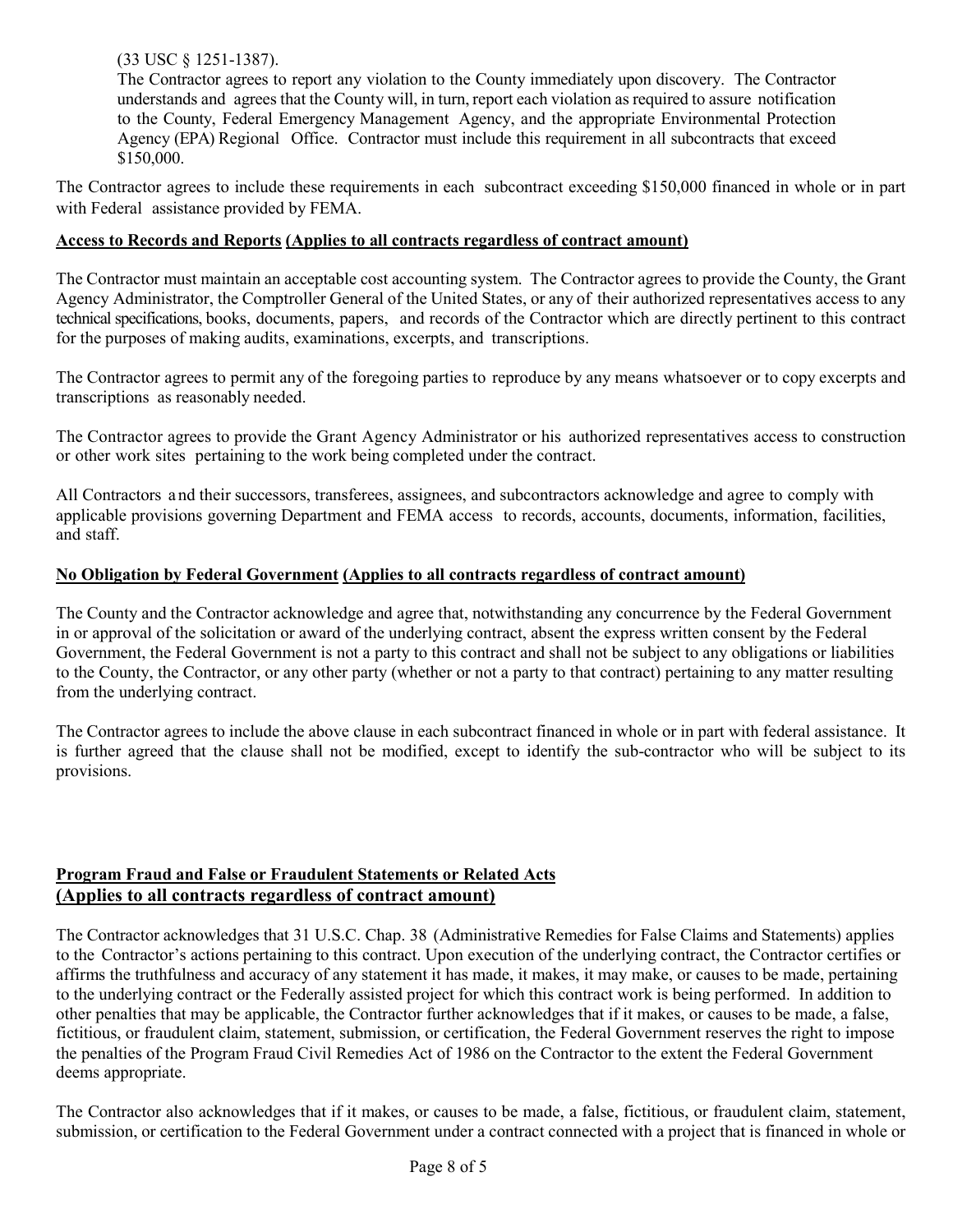in part with Federal assistance, the Government reserves the right to impose the penalties of 18 U.S.C. § 1001 and 49 U.S.C.  $\S$  5307(n)(1) on the Contractor, to the extent the Federal Government deems appropriate.

The Contractor agrees to include the above two clauses in each subcontract financed in whole or in part with Federal assistance. It is further agreed that the clauses shall not be modified, except to identify the sub-contractors who will be subject to the provisions.

#### **Changes (Applies to all contracts regardless of contract amount)**

Any change in the contract cost, modification, change order, or constructive change must be allowable, allocable, within the scope of its funding, grant or cooperative agreement, and reasonable for the completion of project scope. All changes and/or amendments to the contract will be outlined in detail, formalized in writing, and signed by the authorized representative of each party. Contractor's failure to do so shall constitute a material breach of the contract.

#### **Termination (Applies to all contracts above \$10,000)**

*Termination Without Cause*. The County may immediately terminate this Agreement at any time without cause by giving written notice to the Contractor.

*Termination for Default by Either Party*. By giving written notice to the other party, either party may terminate this Agreement upon the occurrence of one or more of the following events:

The other party violates or fails to perform any covenant, provision, obligation, term or condition contained in this Agreement, provided that, unless otherwise stated in this Agreement, such failure or violation shall not be cause for termination if both of the following conditions are satisfied: (i) such default is reasonably susceptible to cure; and (ii) the other party cures such default within thirty (30) days of receipt of written notice of default from the non-defaulting party; or

The other party attempts to assign, terminate or cancel this Agreement contrary to the terms hereof; or

The other party ceases to do business as a going concern, makes an assignment for the benefit of creditors, admits in writing its inability to pay debts as they become due, files a petition in bankruptcy or has an involuntary bankruptcy petition filed against it (except in connection with a reorganization under which the business of such party is continued and performance of all its obligations under this Agreement shall continue), or if a receiver, trustee or liquidator is appointed for it or any substantial part of other party's assets or properties.

Any notice of default pursuant to this Section shall identify and state the party's intent to terminate this Agreement if the default is not cured within the specified period.

Additional Grounds for Default Termination by the County. By giving written notice to the Contractor, the County may also terminate this Agreement upon the occurrence of one or more of the following events (which shall each constitute grounds for termination without a cure period and without the occurrence of any of the other events of default previously listed):

The Contractor makes or allows to be made any material written misrepresentation or provides any materially misleading written information in connection with this Agreement, Contractor's Proposal, or any covenant, agreement, obligation, term or condition contained in this Agreement; or

The Contractor takes or fails to take any action which constitutes grounds for immediate termination under the terms of this Agreement, including but not limited to failure to obtain or maintain the insurance policies and endorsements as required by this Agreement, or failure to provide the proof of insurance as required by this Agreement.

*Cancellation of Orders and Subcontracts*. In the event this Agreement is terminated by the County for any reason prior to the end of the term, the Contractor shall upon termination immediately discontinue all service in connection with this Agreement and promptly cancel all existing orders and subcontracts, which are chargeable to this Agreement. As soon as practicable after receipt of notice of termination, the Contractor shall submit a statement to the County showing in detail the services performed under this Agreement to the date of termination.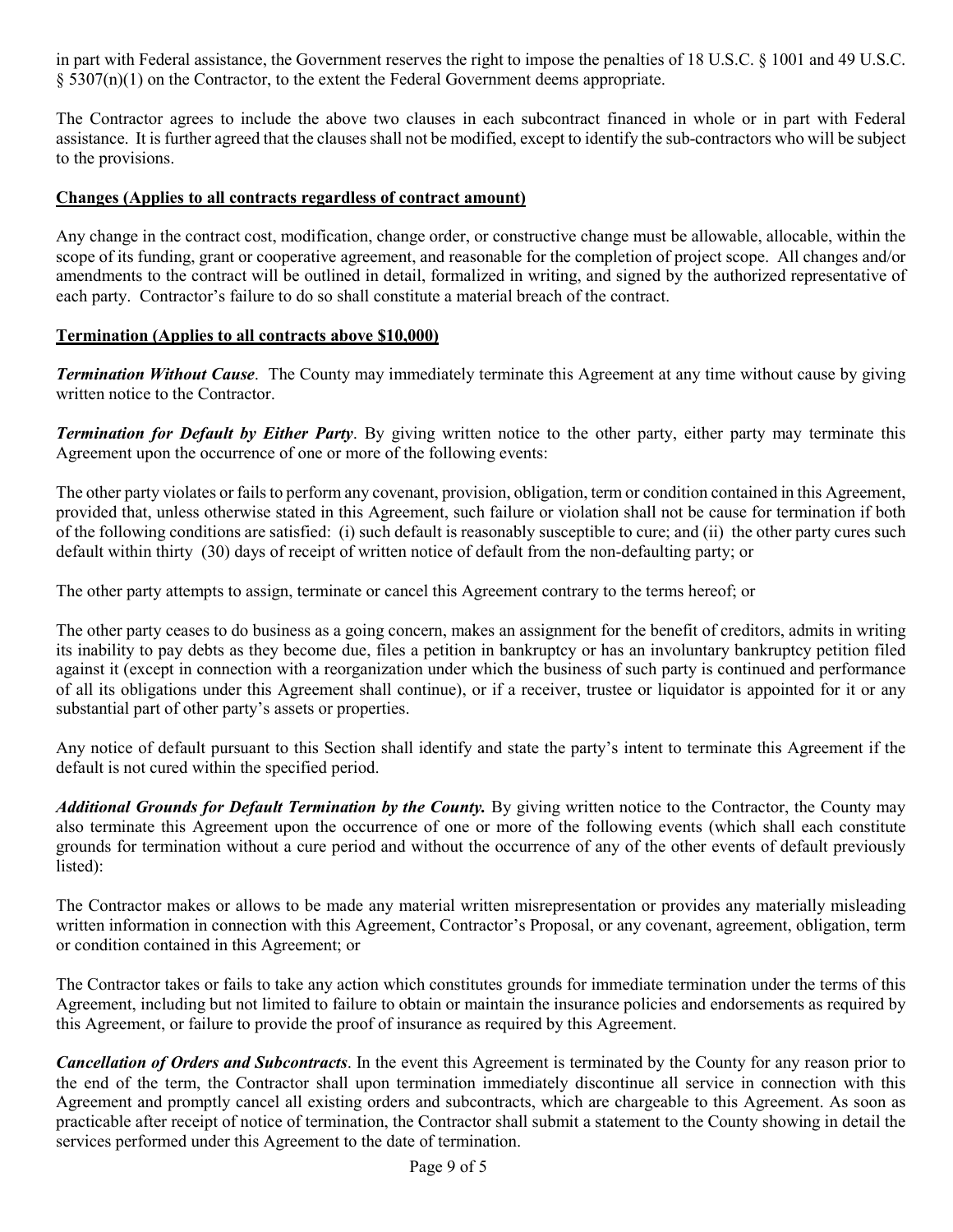*No Effect on Taxes, Fees, Charges, or Reports*. Any termination of the Agreement shall not relieve the Contractor of the obligation to pay any fees, taxes or other charges then due to the County, nor relieve the Contractor of the obligation to file any daily, monthly, quarterly or annual reports covering the period to termination nor relieve the Contractor from any claim for damages previously accrued or then accruing against the Contractor.

*Obligations Upon Expiration or Termination.* Upon expiration or termination of this Agreement, the Contractor shall promptly (a) return to the County all computer programs, files, documentation, data, media, related material and any other recording devices, information, or compact discs that are owned by the County; (b) deliver to the County all Work Product; (c) allow the County or a new vendor access to the systems, software, infrastructure, or processes of the Contractor that are necessary to migrate the Services to a new vendor; and (d) refund to the County all pre-paid sums for Products or Services that have been cancelled and will not be delivered.

*No Suspension*. In the event that the County disputes in good faith an allegation of default by the Contractor, notwithstanding anything to the contrary in this Agreement, the Contractor agrees that it will not terminate this Agreement or suspend or limit the delivery of Products or Services or any warranties or repossess, disable or render unusable any Software supplied by the Contractor, unless (i) the parties agree in writing, or (ii) an order of a court of competent jurisdiction determines otherwise.

*Authority to Terminate*. The County Manager or their designee is authorized to terminate this Agreement on behalf of the County.

*Audit.* During the term of the Agreement and for a period of one (1) year after termination or expiration of this Agreement for any reason, the County shall have the right to audit, either itself or through a third party, all books and records (including but not limited to the technical records) and facilities of the Contractor necessary to evaluate Contractor's compliance with the terms and conditions of the Agreement or the County's payment obligations. The County shall pay its own expenses, relating to such audits, but shall not have to pay any expenses or additional costs of the Contractor. However, if noncompliance is found that would have cost the County in excess of \$5,000 but for the audit, then the Contractor shall be required to reimburse the County for the cost of the audit.

#### **Remedies (Applies to contracts above the simplified acquisition threshold (currently \$250,000)**

*Liquidated Damages:* The County and the Contractor acknowledge and agree that the County may incur costs if the Contractor fails to meet the delivery times set forth in the Request for Proposal for the Products and Services. The parties further acknowledge and agree that: (a) the County may be damaged by such failures, including loss of goodwill and administrative costs; but that (b) the costs that the County might reasonably be anticipated to accrue as a result of such failures are difficult to ascertain due to their indefiniteness and uncertainty. Accordingly, the Contractor agrees to pay liquidated damages at the rates set forth in the Request for Proposal (if applicable). The parties agree that the liquidated damages set forth in the Request for Proposal shall be the County's exclusive remedy for loss of goodwill and administrative costs, attributable to a failure by the Contractor to meet such delivery times but shall not be the remedy for the cost to cover or other direct damages.

*Right to Cover*: If the Contractor fails to meet any completion date or resolution time set forth in this Agreement (including the Exhibits), and it fails to cure such default within one (1) business day after receiving written notice from the County of such failure, the County may take any of the following actions with or without terminating this Agreement, and in addition to and without limiting any other remedies it may have:

Employ such means as it may reasonably deem advisable and appropriate to perform itself or obtain the Services from a third party until the matter is resolved and the Contractor is again able to resume performance under this Agreement; and

Deduct any and all reasonable expenses incurred by the County in obtaining or performing the Services from any money then due or to become due the Contractor and, should the County's reasonable cost of obtaining or performing the services exceed the amount due the Contractor, collect the difference from the Contractor.

*Right to Withhold Payment.* If the Contractor materially breaches any provision of this Agreement, the County shall have a right to withhold all payments due to the Contractor with respect to the services that are the subject of such breach until such breach has been fully cured.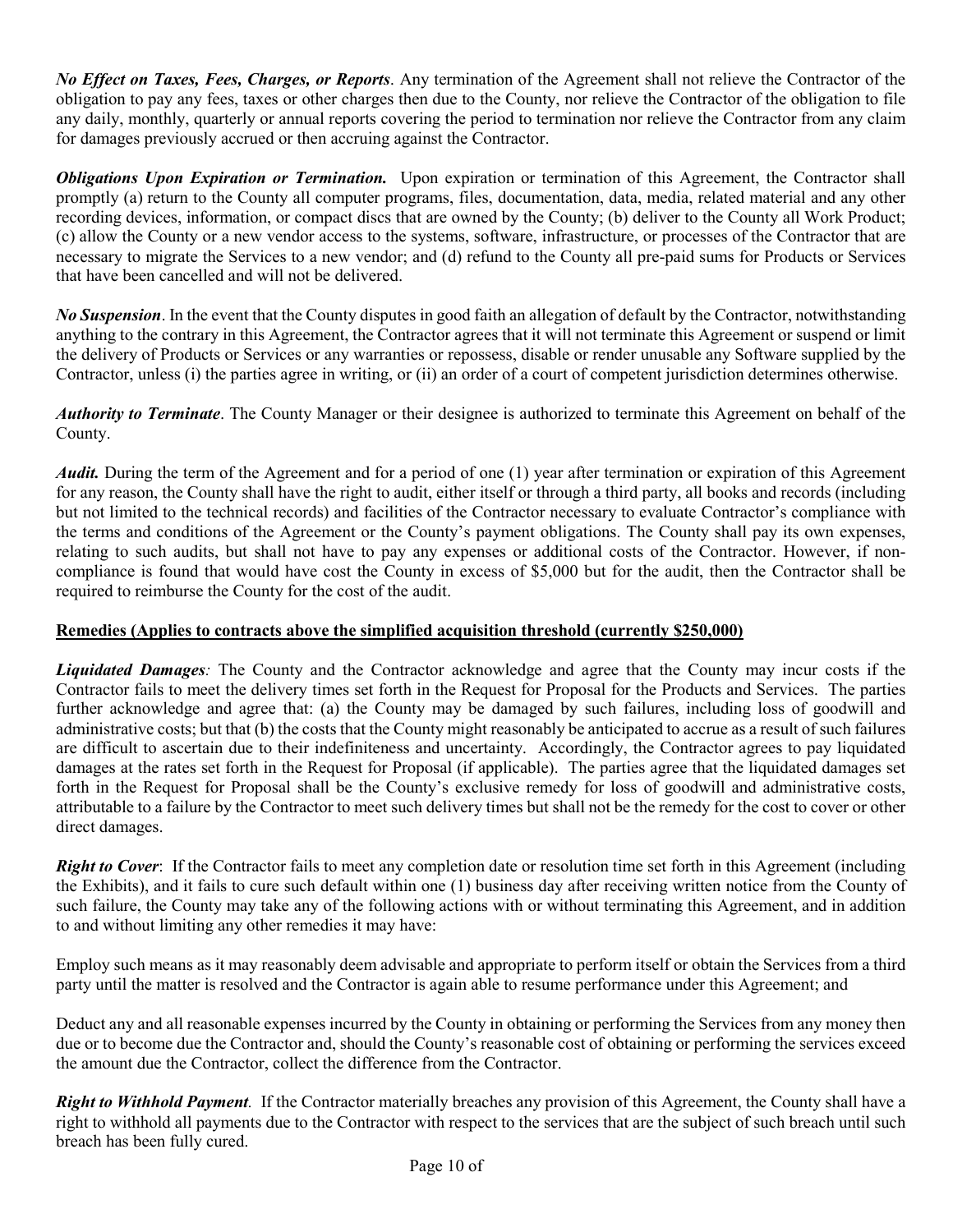*Specific Performance and Injunctive Relief*. The Contractor agrees that due to the potential impact on public health, monetary damages may not be an adequate remedy for the Contractor's failure to provide the Services required by this Agreement, and monetary damages may not be the equivalent of the performance of such obligation. Accordingly, the Contractor hereby agrees that the County may seek an order granting specific performance of such obligations of the Contractor in a court of competent jurisdiction within the State of North Carolina. The Contractor further consents to the County seeking injunctive relief (including a temporary restraining order) to assure performance in the event the Contractor breaches the Agreement in any material respect.

**Setoff.** Each party shall be entitled to setoff and deduct from any amounts owed to the other party pursuant to this Agreement all damages and expenses incurred as a result of the other party's breach of this Agreement, following any applicable cure periods, and provided such party has given notice of its intention to apply a setoff prior to making the payment deduction, together with documentary evidence demonstrating that such party has actually incurred the damages and/or expenses being setoff.

*Other Remedies*. Except as specifically set forth in the main body of this Agreement, the remedies set forth above shall be deemed cumulative and not exclusive and may be exercised successively or concurrently, in addition to any other available remedy

#### **Debarment and Suspension (Applies to ALL contracts and subcontracts regardless of contract amount)**

A contract award (see CFR 180.220) must not be made to parties listed on the government wide exclusions in the System for Award Management (SAM), in accordance with the OMB guidelines at 2 CFR 180 that implement Executive Orders 12549 (3 CFR Part 1986 Comp., p. 189) and 12689 (3 CFR Part 1989 Comp., p. 235), "Debarment and Suspension." SAM exclusions contain the names of parties debarred, suspended, or otherwise excluded by agencies, as well as parties declared ineligible under statutory or regulatory authority other than Executive Order 12549. The Contractor shall certify compliance.

This contract is a covered transaction for purposes of 2 CFR Part 180 and 2 CFR Part. 3000. As such, the Contractor is required to verify that none of the Contractor, its principals (defined at 2 CFR § 180.995), or its affiliates (defined at 2 CFR § 180.905) are excluded (defined at 2 CFR§ 180.940) or disqualified (defined at 2 CFR § 180.935).

The Contractor is required to comply with 2 CFR Part 180, Subpart C and 2 CFR Part 3000, Subpart C and must include a requirement to comply with these regulations in any lower tier covered transaction it enters into. By signing and submitting its bid or proposal, the bidder or proper certifies that:

This certification in this clause is a material representation of fact relied upon by the County. If it is later determined that the bidder or proposer knowingly rendered an erroneous certification, in addition to remedies available by the County, the federal government may pursue available remedies, including but not limited to suspension and/or debarment. The bidder or proposer agrees to comply with the requirements of 2 CFR Part 180, Subpart C and 2 CFR Part 3000, Subpart C while this offer is valid and throughout the period of any contract that may arise from this offer. The bidder or proposer further agrees to include a provision requiring such compliance in its lower tier covered transactions."

#### **Equal Employment Opportunity (Applies to ALL federally assisted CONSTRUCTION Contracts regardless of contract amount)**

During the performance of this contract, the Contractor agrees as follows:

1. The Contractor shall not discriminate against any employee or applicant for employment because of race, color, religion, sex, or national origin. The Contractor will take affirmative action to ensure that applicants are employed, and that employees are treated during employment without regard to their race, color, religion, sex, or national origin. Such action shall include, but not be limited to the following: Employment, upgrading, demotion, or transfer; recruitment or recruitment advertising; layoff or termination; rates of pay or other forms of compensation; and selection for training, including apprenticeship. The Contractor agrees to post in conspicuous places, available to employees and applicants for employment, notices to be provided setting forth the provisions of this nondiscrimination clause.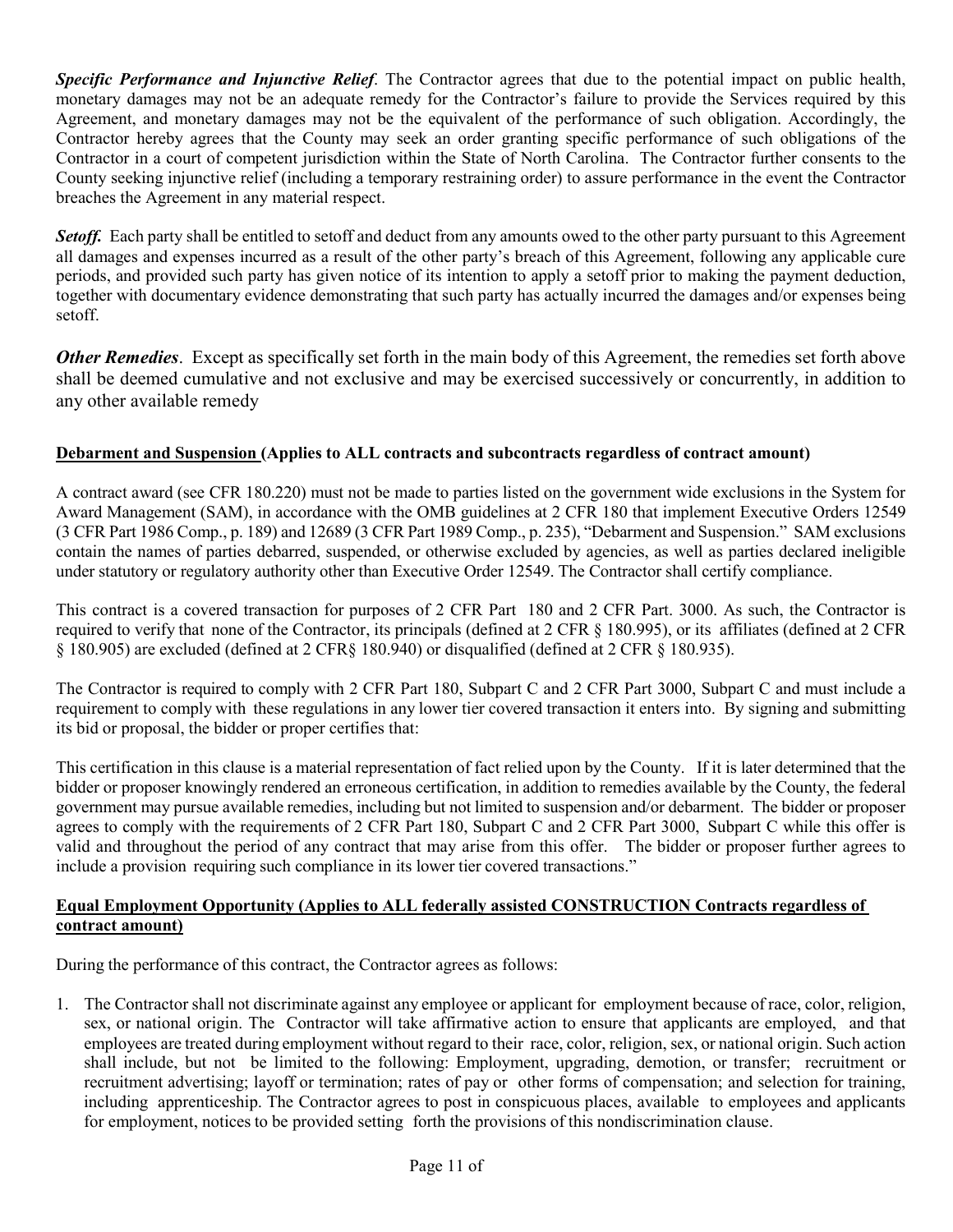- 2. The Contractor will, in all solicitations or advertisements for employees placed by or on behalf of the Contractor, state that all qualified applicants will receive considerations for employment without regard to race, color, religion, sex, or national origin.
- 3. The Contractor will send to each labor union or representative of workers with which he has a collective bargaining agreement or other contract or understanding, a notice to be provided advising the said labor union or workers' representatives of the Contractor's commitments under this section and shall post copies of the notice in conspicuous places available to employees and applicants for employment.
- 4. The Contractor will comply with all provisions of Executive Order 11246 of September 24, 1965, as amended by executive Order 11375, and with the rules, regulations, and relevant orders of the Secretary of Labor.
- 5. The Contractor will furnish all information and reports required by Executive Order 11246 of September 24, 1965, and by rules, regulations, and orders of the Secretary of Labor, or pursuant thereto, and will permit access to his books, records, and accounts by the administering agency and the Secretary of Labor for purposes of investigation to ascertain compliance with such rules, regulations, and orders.
- 6. In the event of the Contractor's noncompliance with the nondiscrimination clauses of this contract or with any of the said rules, regulations, or orders, this contract may be canceled, terminated, or suspended in whole or in part and the Contractor may be declared ineligible for further Government contracts or federally assisted construction contracts in accordance with procedures authorized in Executive Order 11246 of September 24, 1965, and such other sanctions as may be imposed and remedies invoked as provided in Executive Order 11246 of September 24, 1965, or by rule, regulation, or order of the Secretary of Labor, or as otherwise provided by law.
- 7. The Contractor will include the portion of the sentence immediately preceding paragraph (1) and the provisions of paragraphs (1) through (7) in every subcontract or purchase order unless exempted by rules, regulations, or orders of the Secretary of Labor issued pursuant to section 204 of Executive Order 11246 of September 24, 1965, so that such provisions will be binding upon each subcontractor or vendor. The Contractor will take such action with respect to any subcontract or purchase order as the administering agency may direct as a means of enforcing such provisions, including sanctions for noncompliance: Provided, however, that in the event a Contractor becomes involved in, or is threatened with, litigation with a subcontractor or vendor as a result of such direction by the administering agency the Contractor may request the United States to enter into such litigation to protect the interests of the United States.

#### **Davis-Bacon Requirements (Applies to all CONSTRUCTION contracts above \$2,000 It does not apply to other FEMA grant and cooperative agreement program, including the Public Assistance Program.**

If applicable to this contract, the Contractor agrees to comply with all provisions of the Davis Bacon Act as amended (40 U.S.C. 3141-348).

#### 1. *Minimum Wages*.

(i) All laborers and mechanics employed or working upon the site of the work will be paid unconditionally and not less often than once a week, and without subsequent deduction or rebate on any account (except such payroll deductions as are permitted by the Secretary of Labor under the Copeland Act (29 CFR Part 3)), the full amount of wages and bona fide fringe benefits (or cash equivalent thereof) due at time of payment computed at rates not less than those contained in the wage determination of the Secretary of Labor which is attached hereto and made a part hereof, regardless of any contractual relationship which may be alleged to exist between the Contractor and such laborers and mechanics.

Contributions made or costs reasonably anticipated for bona fide fringe benefits under section 1(b)(2) of the Davis-Bacon Act on behalf of laborers or mechanics are considered wages paid to such laborers or mechanics, subject to the provisions of paragraph (1)(iv) of this section; also, regular contributions made or costs incurred for more than a weekly period (but not less often than quarterly) under plans, funds, or programs which cover the particular weekly period, are deemed to be constructively made or incurred during such weekly period.

Such laborers and mechanics shall be paid the appropriate wage rate and fringe benefits on the wage determination for the classification of work actually performed, without regard to skill, except as provided in 29 CFR Part 5.5(a)(4). Laborers or mechanics performing work in more than one classification may be compensated at the rate specified for each classification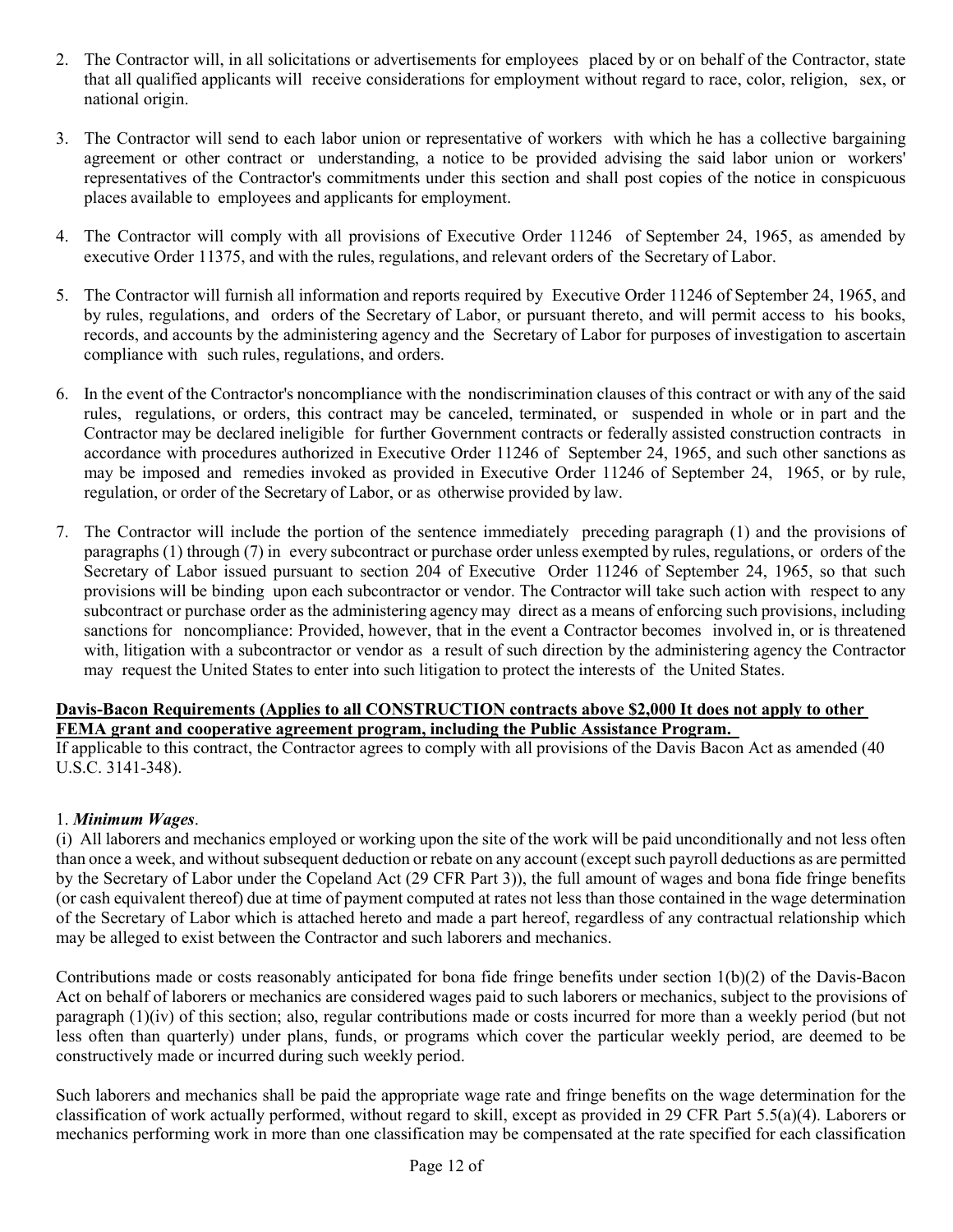for the time actually worked therein: *Provided* that the employer's payroll records accurately set forth the time spent in each classification in which work is performed. The wage determination (including any additional classification and wage rates conformed under (1)(ii) of this section) and the Davis-Bacon poster (WH-1321) shall be posted at all times by the Contractor and its sub-contractors at the site of the work in a prominent and accessible place where it can easily be seen by the workers.

(ii)(A) The contracting officer shall require that any class of laborers or mechanics, including helpers, which is not listed in the wage determination and which is to be employed under the contract shall be classified in conformance with the wage determination. The contracting officer shall approve an additional classification and wage rate and fringe benefits therefore only when the following criteria have been met:

(1) The work to be performed by the classification requested is not performed by a classification in the wage determination;

(2) The classification is utilized in the area by the construction industry; and

(3) The proposed wage rate, including any bona fide fringe benefits, bears a reasonable relationship to the wage rates contained in the wage determination.

(B) If the Contractor and the laborers and mechanics to be employed in the classification (if known), or their representatives, and the contracting officer agree on the classification and wage rate (including the amount designated for fringe benefits where appropriate), a report of the action taken shall be sent by the contracting officer to the Administrator of the Wage and Hour Division, Employment Standards Administration, U.S. Department of Labor, Washington, DC 20210. The Administrator, or an authorized representative, will approve, modify, or disapprove every additional classification action within 30 days of receipt and so advise the contracting officer or will notify the contracting officer within the 30-day period that additional time is necessary.

(C) In the event the Contractor, the laborers, or mechanics to be employed in the classification, or their representatives, and the contracting officer do not agree on the proposed classification and wage rate (including the amount designated for fringe benefits where appropriate), the contracting officer shall refer the questions, including the views of all interested parties and the recommendation of the contracting officer, to the Administrator for determination. The Administrator, or an authorized representative, will issue a determination within 30 days of receipt and so advise the contracting officer or will notify the contracting officer within the 30-day period that additional time is necessary.

(D) The wage rate (including fringe benefits where appropriate) determined pursuant to subparagraphs (1)(ii) (B) or (C) of this paragraph, shall be paid to all workers performing work in the classification under this contract from the first day on which work is performed in the classification.

(iii) Whenever the minimum wage rate prescribed in the contract for a class of laborers or mechanics includes a fringe benefit which is not expressed as an hourly rate, the Contractor shall either pay the benefit as stated in the wage determination or shall pay another bona fide fringe benefit or an hourly cash equivalent thereof.

(iv) If the Contractor does not make payments to a trustee or other third person, the Contractor may consider as part of the wages of any laborer or mechanic the amount of any costs reasonably anticipated in providing bona fide fringe benefits under a plan or program: *Provided* that the Secretary of Labor has found, upon the written request of the Contractor, that the applicable standards of the Davis-Bacon Act have been met. The Secretary of Labor may require the Contractor to set aside assets, in a separate account, for the meeting of obligations under the plan or program.

#### 2. *Withholding*.

The County shall upon its own action or upon written request of an authorized representative of the Department of Labor withhold or cause to be withheld from the Contractor under this contract or any other Federal contract with the same prime Contractor, or any other federally-assisted contract subject to Davis-Bacon prevailing wage requirements, which is held by the same prime Contractor, so much of the accrued payments or advances as may be considered necessary to pay laborers and mechanics, including apprentices, trainees, and helpers, employed by the Contractor or any sub-contractor the full amount of wages required by the contract. In the event of failure to pay any laborer or mechanic, including any apprentice, trainee, or helper, employed or working on the site of work, all or part of the wages required by the contract, the Sponsor may, after written notice to the Contractor, Sponsor, Applicant, or Owner, take such action as may be necessary to cause the suspension of any further payment, advance, or guarantee of funds until such violations have ceased.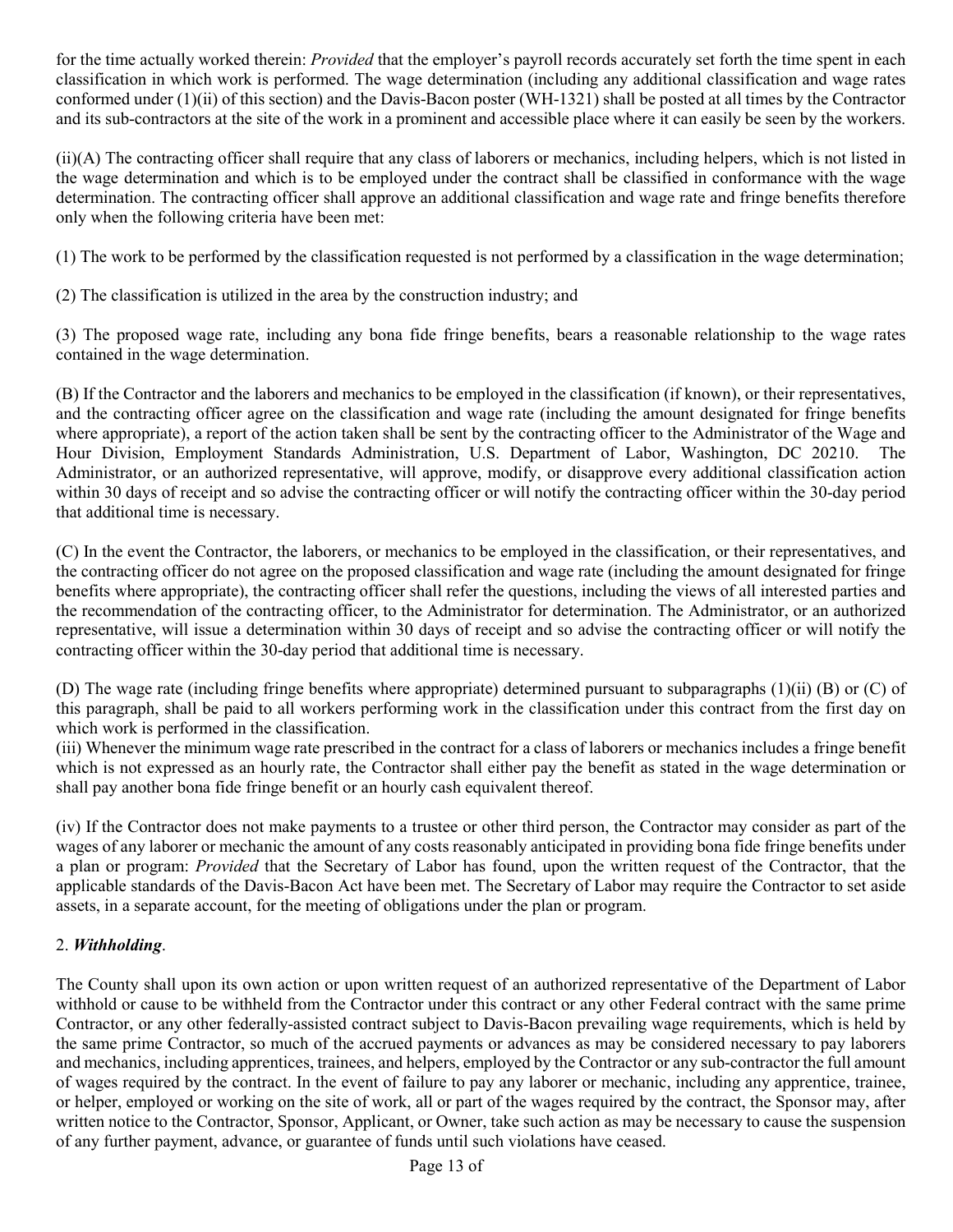#### 3. *Payrolls and Basic Records*.

(i) Payrolls and basic records relating thereto shall be maintained by the Contractor during the course of the work and preserved for a period of three years thereafter for all laborers and mechanics working at the site of the work. Such records shall contain the name, address, and social security number of each such worker; his or her correct classification; hourly rates of wages paid (including rates of contributions or costs anticipated for bona fide fringe benefits or cash equivalents thereof of the types described in 1(b)(2)(B) of the Davis-Bacon Act); daily and weekly number of hours worked; deductions made; and actual wages paid. Whenever the Secretary of Labor has found under 29 CFR 5.5(a)(1)(iv) that the wages of any laborer or mechanic include the amount of any costs reasonably anticipated in providing benefits under a plan or program described in section 1(b)(2)(B) of the Davis-Bacon Act, the Contractor shall maintain records that show that the commitment to provide such benefits is enforceable, that the plan or program is financially responsible, and that the plan or program has been communicated in writing to the laborers or mechanics affected, and that show the costs anticipated or the actual costs incurred in providing such benefits. Contractors employing apprentices or trainees under approved programs shall maintain written evidence of the registration of apprenticeship programs and certification of trainee programs, the registration of the apprentices and trainees, and the ratios and wage rates prescribed in the applicable programs.

(ii)(A) The Contractor shall submit weekly for each week in which any contract work is performed a copy of all payrolls to the Sponsor if the agency is a party to the contract, but if the agency is not such a party, the Contractor will submit the payrolls to the applicant, Sponsor, or Owner, as the case may be, for transmission to the Sponsor. The payrolls submitted shall set out accurately and completely all of the information required to be maintained under 29 CFR 5.5(a)(3)(i), except that full social security numbers and home addresses shall not be included on weekly transmittals. Instead the payrolls shall only need to include an individually identifying number for each employee (*e.g.* the last four digits of the employee's social security number). The required weekly payroll information may be submitted in any form desired. Optional Form WH–347 is available for this purpose from the Wage and Hour Division Web site at *www.dol.gov/whd/forms/wh347instr.htm* or its successor site. The prime Contractor is responsible for the submission of copies of payrolls by all sub-contractors. Contractors and sub-contractors shall maintain the full social security number and current address of each covered worker and shall provide them upon request to the Sponsor if the agency is a party to the contract, but if the agency is not such a party, the Contractor will submit them to the applicant, sponsor, or Owner, as the case may be, for transmission to the Sponsor, the Contractor, or the Wage and Hour Division of the Department of Labor for purposes of an investigation or audit of compliance with prevailing wage requirements. It is not a violation of this section for a prime Contractor to require a sub-contractor to provide addresses and social security numbers to the prime Contractor for its own records, without weekly submission to the sponsoring government agency (or the applicant, Sponsor, or Owner).

(B) Each payroll submitted shall be accompanied by a "Statement of Compliance," signed by the Contractor or subcontractor or his or her agent who pays or supervises the payment of the persons employed under the contract and shall certify the following:

(1) The payroll for the payroll period contains the information required to be provided under 29 CFR  $\S$  5.5(a)(3)(ii), the appropriate information is being maintained under 29 CFR  $\S$  5.5 (a)(3)(i), and that such information is correct and complete;

(2) Each laborer and mechanic (including each helper, apprentice, and trainee) employed on the contract during the payroll period has been paid the full weekly wages earned, without rebate, either directly or indirectly, and that no deductions have been made either directly or indirectly from the full wages earned, other than permissible deductions as set forth in Regulations 29 CFR Part 3;

(3) Each laborer or mechanic has been paid not less than the applicable wage rates and fringe benefits or cash equivalents for the classification of work performed, as specified in the applicable wage determination incorporated into the contract.

(C) The weekly submission of a properly executed certification set forth on the reverse side of Optional Form WH-347 shall satisfy the requirement for submission of the "Statement of Compliance" required by paragraph (3)(ii)(B) of this section.

(D) The falsification of any of the above certifications may subject the Contractor or sub-contractor to civil or criminal prosecution under Section 1001 of Title 18 and Section 231 of Title 31 of the United States Code.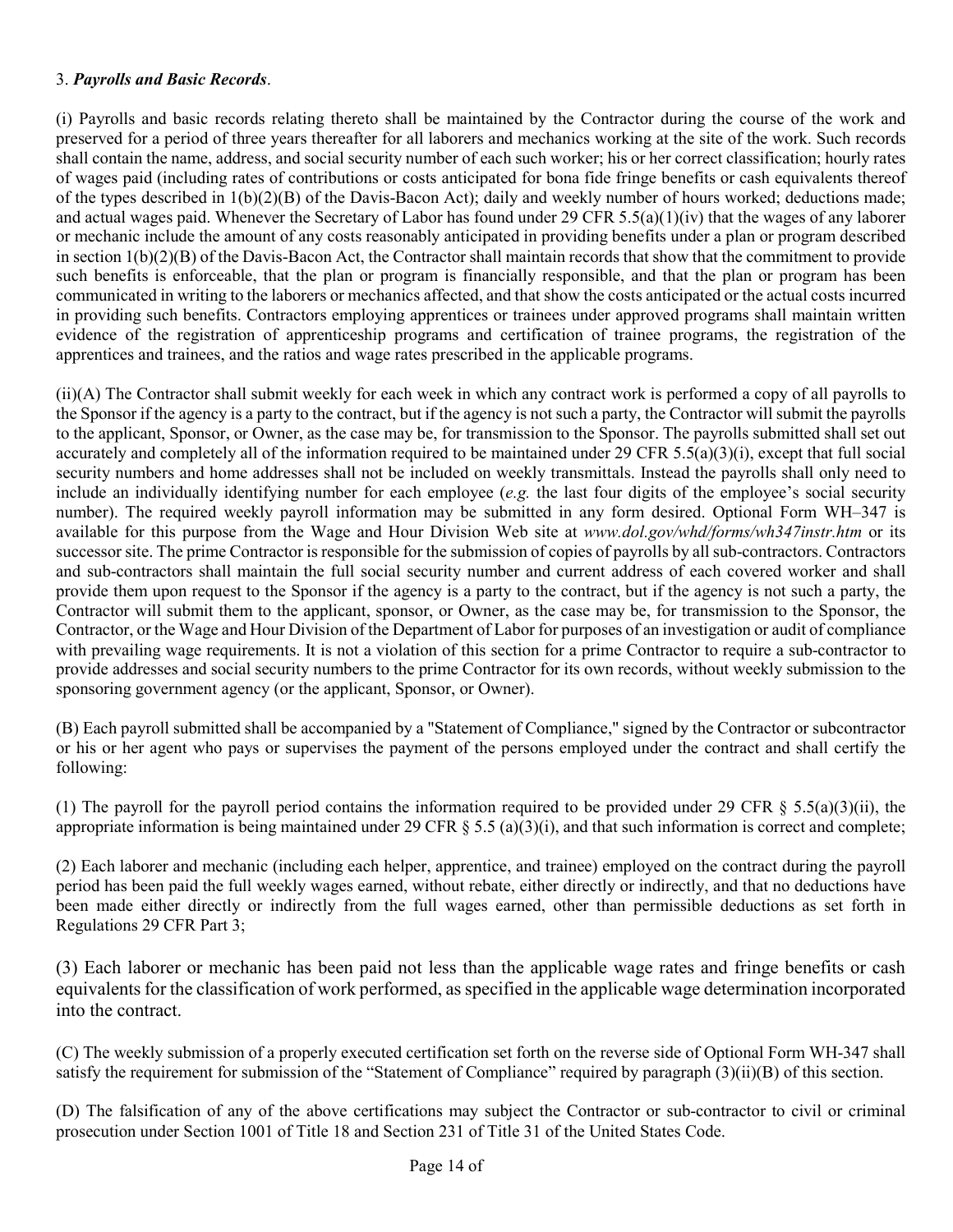(iii) The Contractor or subcontractor shall make the records required under paragraph (3)(i) of this section available for inspection, copying, or transcription by authorized representatives of the sponsor, the Sponsor, or the Department of Labor and shall permit such representatives to interview employees during working hours on the job. If the Contractor or subcontractor fails to submit the required records or to make them available, the Federal agency may, after written notice to the Contractor, Sponsor, applicant, or Owner, take such action as may be necessary to cause the suspension of any further payment, advance, or guarantee of funds. Furthermore, failure to submit the required records upon request or to make such records available may be grounds for debarment action pursuant to 29 CFR 5.12.

#### 4. *Apprentices and Trainees.*

(i) Apprentices. Apprentices will be permitted to work at less than the predetermined rate for the work they performed when they are employed pursuant to and individually registered in a bona fide apprenticeship program registered with the U.S. Department of Labor, Employment and Training Administration, Bureau of Apprenticeship and Training, or with a State Apprenticeship Agency recognized by the Bureau, or if a person is employed in his or her first 90 days of probationary employment as an apprentice in such an apprenticeship program, who is not individually registered in the program, but who has been certified by the Bureau of Apprenticeship and Training or a State Apprenticeship Agency (where appropriate) to be eligible for probationary employment as an apprentice. The allowable ratio of apprentices to journeymen on the job site in any craft classification shall not be greater than the ratio permitted to the Contractor to the entire work force under the registered program. Any worker listed on a payroll at an apprentice wage rate, who is not registered or otherwise employed as stated above, shall be paid not less than the applicable wage rate on the wage determination for the classification of work actually performed. In addition, any apprentice performing work on the job site in excess of the ratio permitted under the registered program shall be paid not less than the applicable wage rate on the wage determination for the work actually performed. Where a Contractor is performing construction on a project in a locality other than that in which its program is registered, the ratios and wage rates (expressed in percentages of the journeyman's hourly rate) specified in the Contractor's or sub-Contractor's registered program shall be observed. Every apprentice must be paid at not less than the rate specified in the registered program for the apprentice's level of progress, expressed as a percentage of the journeymen hourly rate specified in the applicable wage determination. Apprentices shall be paid fringe benefits in accordance with the provisions of the apprenticeship program. If the apprenticeship program does not specify fringe benefits, apprentices must be paid the full amount of fringe benefits listed on the wage determination for the applicable classification. If the Administrator determines that a different practice prevails for the applicable apprentice classification, fringes shall be paid in accordance with that determination. In the event the Bureau of Apprenticeship and Training, or a State Apprenticeship Agency recognized by the Bureau, withdraws approval of an apprenticeship program, the Contractor will no longer be permitted to utilize apprentices at less than the applicable predetermined rate for the work performed until an acceptable program is approved.

(ii) Trainees. Except as provided in 29 CFR 5.16, trainees will not be permitted to work at less than the predetermined rate for the work performed unless they are employed pursuant to and individually registered in a program which has received prior approval, evidenced by formal certification by the U.S. Department of Labor, Employment and Training Administration. The ratio of trainees to journeymen on the job site shall not be greater than permitted under the plan approved by the Employment and Training Administration. Every trainee must be paid at not less than the rate specified in the approved program for the trainee's level of progress, expressed as a percentage of the journeyman hourly rate specified in the applicable wage determination. Trainees shall be paid fringe benefits in accordance with the provisions of the trainee program. If the trainee program does not mention fringe benefits, trainees shall be paid the full amount of fringe benefits listed on the wage determination unless the Administrator of the Wage and Hour Division determines that there is an apprenticeship program associated with the corresponding journeyman wage rate on the wage determination that provides for less than full fringe benefits for apprentices. Any employee listed on the payroll at a trainee rate that is not registered and participating in a training plan approved by the Employment and Training Administration shall be paid not less than the applicable wage rate on the wage determination for the classification of work actually performed. In addition, any trainee performing work on the job site in excess of the ratio permitted under the registered program shall be paid not less than the applicable wage rate on the wage determination for the work actually performed. In the event the Employment and Training Administration withdraws approval of a training program, the Contractor will no longer be permitted to utilize trainees at less than the applicable predetermined rate for the work performed until an acceptable program is approved.

(iii) Equal Employment Opportunity. The utilization of apprentices, trainees, and journeymen under this part shall be in conformity with the equal employment opportunity requirements of Executive Order 11246, as amended, and 29 CFR Part 30.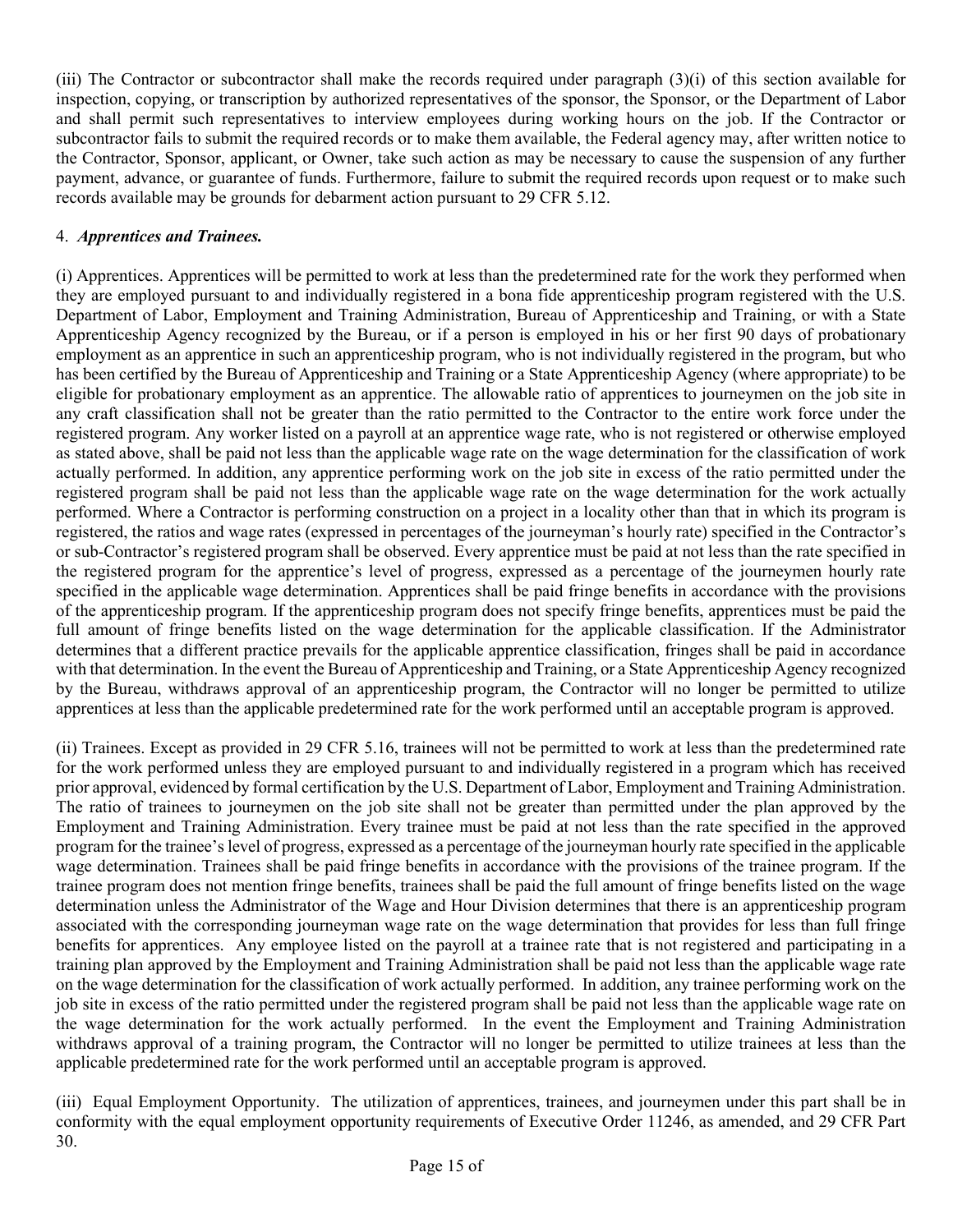#### 5. *Compliance with Copeland Act Requirements.*

The Contractor shall comply with the requirements of 29 CFR Part 3, which are incorporated by reference in this contract.

#### 6. *Subcontracts*.

The Contractor or subcontractor shall insert in any subcontracts the clauses contained in 29 CFR Part  $5.5(a)(1)$  through (10) and such other clauses as the Sponsor may by appropriate instructions require, and also a clause requiring the subcontractor to include these clauses in any lower tier subcontracts. The prime Contractor shall be responsible for the compliance by any subcontractor or lower tier subcontractor with all the contract clauses in 29 CFR Part 5.5.

#### 7*. Contract Termination: Debarment*.

A breach of the contract clauses in paragraph 1 through 10 of this section may be grounds for termination of the contract, and for debarment as a Contractor and a subcontractor as provided in 29 CFR 5.12.

#### 8. *Compliance with Davis-Bacon and Related Act Requirements*.

All rulings and interpretations of the Davis-Bacon and Related Acts contained in 29 CFR Parts 1, 3, and 5 are herein incorporated by reference in this contract.

#### 9. *Disputes Concerning Labor Standards.*

Disputes arising out of the labor standards provisions of this contract shall not be subject to the general disputes clause of this contract. Such disputes shall be resolved in accordance with the procedures of the Department of Labor set forth in 29 CFR Parts 5, 6, and 7. Disputes within the meaning of this clause include disputes between the Contractor (or any of its subcontractors) and the contracting agency, the U.S. Department of Labor, or the employees or their representatives.

#### 10. *Certification of Eligibility.*

(i) By entering into this contract, the Contractor certifies that neither it (nor he or she) nor any person or firm who has an interest in the Contractor's firm is a person or firm ineligible to be awarded Government contracts by virtue of section 3(a) of the Davis-Bacon Act or 29 CFR 5.12(a)(1).

(ii) No part of this contract shall be subcontracted to any person or firm ineligible for award of a Government contract by virtue of section 3(a) of the Davis-Bacon Act or 29 CFR 5.12(a)(1).

(iii) The penalty for making false statements is prescribed in the U.S. Criminal Code, 18 USC 1001.

#### **Copeland "Anti-Kickback" Act (Applies to all CONSTRUCTION contracts above \$2,000)**

*Contractor.* The Contractor must comply with the requirements of the Copeland "Anti-Kickback" Act (18 U.S.C. § 874 and 40 U.S.C. § 3145) and the requirements of 29 CFR Part 3 *as may be applicable*, which are incorporated by reference into this contract.

Contractor and subcontractors are prohibited from inducing, by any means, any person employed on the project to give up any part of the compensation to which the employee is entitled. The Contractor and each subcontractor must submit to the Owner, a weekly statement on the wages paid to each employee performing on covered work during the prior week

*Subcontracts*. The Contractor or subcontractor shall insert in any subcontracts the clause above and such other clauses as FEMA may by appropriate instructions require, and also a clause requiring the subcontractors to include these clauses in any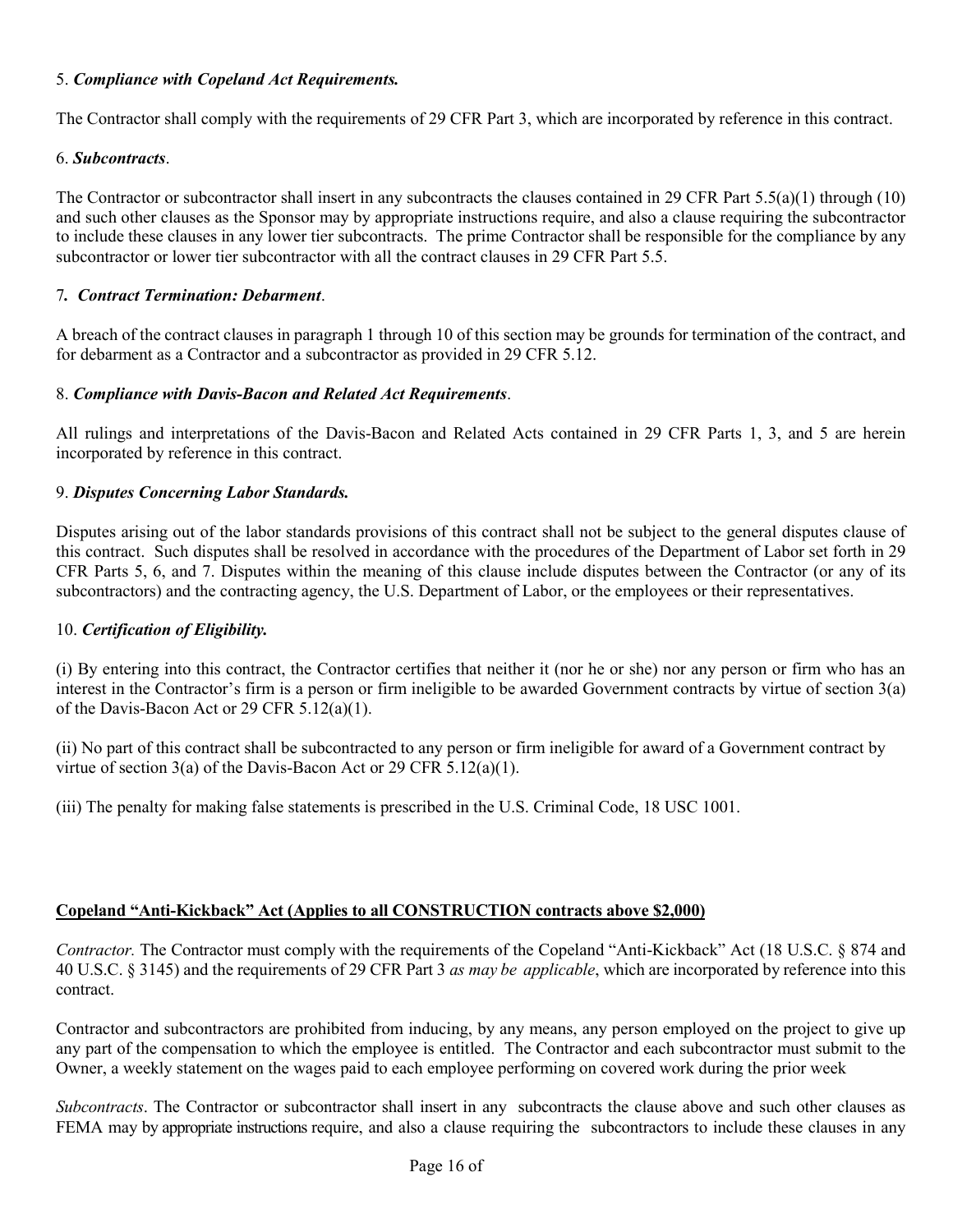lower tier subcontracts. The prime Contractor shall be responsible for the compliance by any subcontractor or lower tier subcontractor with all of these contract clauses.

*Breach*. A breach of the contract clauses above may be grounds for termination of the contract, and for debarment as a Contractor and subcontractor as provided in 29 CFR § 5.12."

#### **Contract Work Hours and Safety Standards Act (40 U.S.C. 3701-3708)**

**Applies to all contracts awarded in excess of \$100,000 that involve the employment of mechanics or laborers** must be in compliance with 40 U.S.C. 3702 and 3704, as supplemented by Department of Labor regulations (29 CFR Part 5).

- 1. Overtime requirements. No Contractor or subcontractor contracting for any part of the contract work which may require or involve the employment of laborers or mechanics shall require or permit any such laborer or mechanic in any workweek in which he or she is employed on such work to work in excess of forty hours in such workweek unless such laborer or mechanic receives compensation at a rate not less than one and one-half times the basic rate of pay for all hours worked in excess of forty hours in such workweek.
- 2. Violation; liability for unpaid wages; liquidated damages. In the event of any violation of the clause set forth in paragraph (1) of this section the Contractor and any subcontractor responsible therefor shall be liable for the unpaid wages. In addition, such Contractor and subcontractor shall be liable to the United States (in the case of work done under contract for the District of Columbia or a territory, to such District or to such territory), for liquidated damages. Such liquidated damages shall be computed with respect to each individual laborer or mechanic, including watchmen and guards, employed in violation of the clause set forth in paragraph (1) of this section, in the sum of \$10 for each calendar day on which such individual was required or permitted to work in excess of the standard workweek of forty hours without payment of the overtime wages required by the clause set forth in paragraph (1) of this section.
- 3. Withholding for unpaid wages and liquidated damages. The Owner shall upon its own action or upon written request of an authorized representative of the Department of Labor withhold or cause to be withheld, from any moneys payable on account of work performed by the Contractor or subcontractor under any such contract or any other Federal contract with the same prime Contractor, or any other federally-assisted contract subject to the Contract Work Hours and Safety Standards Act, which is held by the same prime Contractor, such sums as may be determined to be necessary to satisfy any liabilities of such Contractor or subcontractor for unpaid wages and liquidated damages as provided in the clause set forth in paragraph (2) of this section.
- 4. Subcontractors. The Contractor or subcontractor shall insert in any subcontracts the clauses set forth in paragraph (1) through (4) of this section and also a clause requiring the subcontracts to include these clauses in any lower tier subcontracts. The prime Contractor shall be responsible for compliance by any sub-contractors or lower tier subcontractor with the clauses set forth in paragraphs (1) through (4) of this section."

#### **Rights to Inventions Made Under a Contract or Agreement**

#### *Patent and Rights in Data* **(Applies only to Contracts involving Experimental, Developmental or Research Work)**

Rights in Data - The following requirements apply to each contract involving experimental, developmental or research work:

The term "subject data" used in this clause means recorded information, whether or not copyrighted, that is delivered or specified to be delivered under the contract. The term includes graphic or pictorial delineation in media such as drawings or photographs; text in specifications or related performance or design-type documents; machine forms such as punched cards, magnetic tape, or computer memory printouts; and information retained in computer memory. Examples include, but are not limited to: computer software, engineering drawings and associated lists, specifications, standards, process sheets, manuals, technical reports, catalog item identifications, and related information. The term "subject data" does not include financial reports, cost analyses, and similar information incidental to contract administration.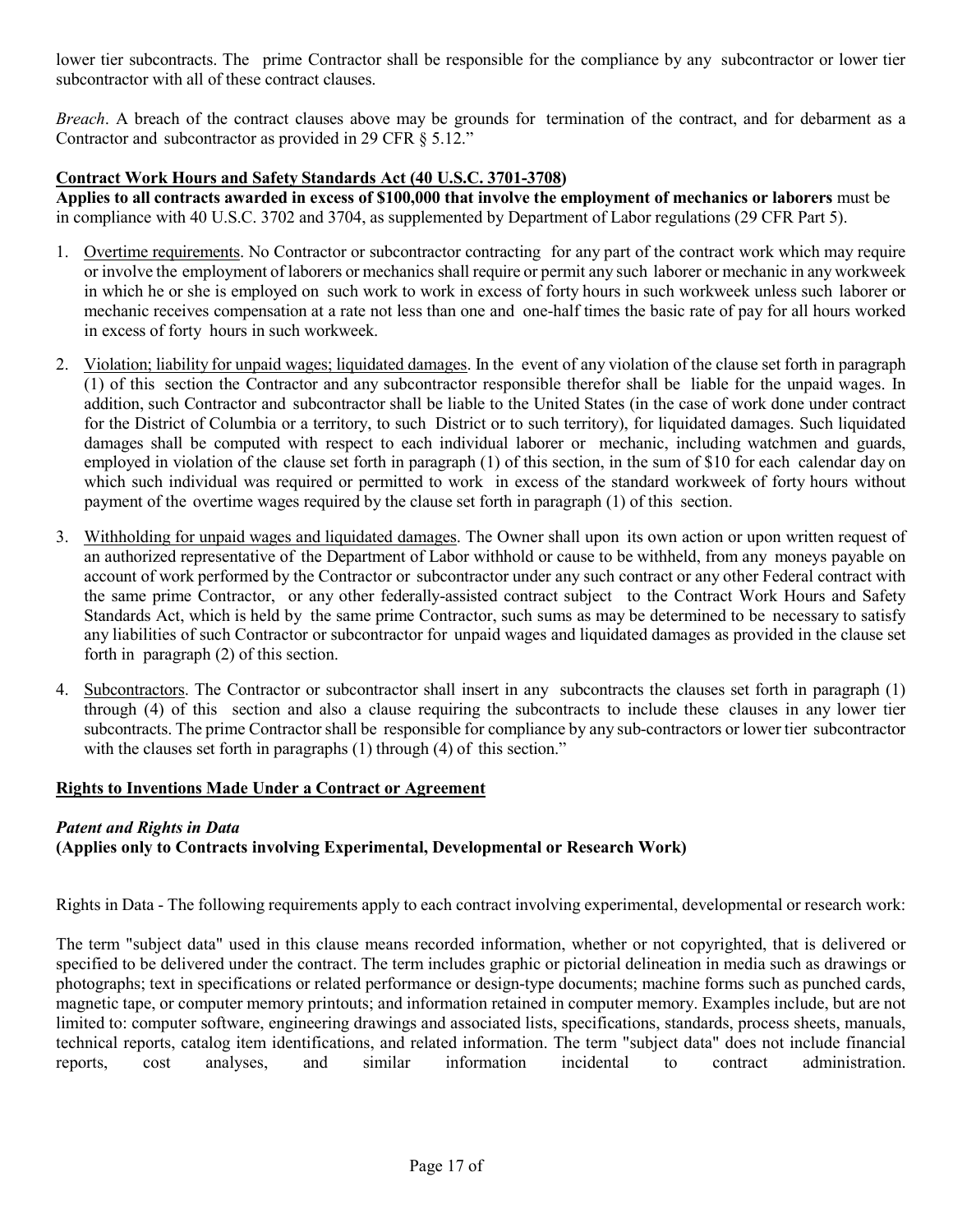The following restrictions apply to all subject data first produced in the performance of the contract to which this Attachment has been added:

Except for its own internal use, the Purchaser or Contractor may not publish or reproduce subject data in whole or in part, or in any manner or form, nor may the Purchaser or Contractor authorize others to do so, without the written consent of the Federal Government, until such time as the Federal Government may have either released or approved the release of such data to the public; this restriction on publication, however, does not apply to any contract with an academic institution.

In accordance with 49 CFR  $\S$  18.34 and 49 CFR  $\S$  19.36, the Federal Government reserves a royalty-free, non-exclusive and irrevocable license to reproduce, publish, or otherwise use, and to authorize others to use, for "Federal Government purposes," any subject data or copyright described in subsections  $(2)(b)(i)$  and  $(2)(b)(ii)$  of this clause below. As used in the previous sentence, "for Federal Government purposes," means use only for the direct purposes of the Federal Government. Without the copyright owner's consent, the Federal Government may not extend its Federal license to any other party.

Any subject data developed under that contract, whether or not a copyright has been obtained; and Any rights of copyright purchased by the Purchaser or Contractor using Federal assistance in whole or in part.

When federal assistance is awarded for experimental, developmental, or research work, it is the general intention to increase knowledge available to the public rather than to restrict the benefits resulting from the work to participants in that work. Therefore, unless determined otherwise, the Purchaser and the Contractor performing experimental, developmental, or research work required by the underlying contract to which this Attachment is added agree to make available to the public, either the license in the copyright to any subject data developed in the course of that contract or a copy of the subject data first produced under the contract for which a copyright has not been obtained. If the experimental, developmental, or research work, which is the subject of the underlying contract, is not completed for any reason whatsoever, all data developed under that contract shall become subject data as defined in subsection (a) of this clause and shall be delivered as the Federal Government may direct. This subsection (c), however, does not apply to adaptations of automatic data processing equipment or programs for the Purchaser or Contractor's use whose costs are financed in whole or in part with Federal assistance.

Unless prohibited by state law, upon request by the Federal Government, the Purchaser and the Contractor agree to indemnify, save, and hold harmless the Federal Government, its officers, agents, and employees acting within the scope of their official duties against any liability, including costs and expenses, resulting from any willful or intentional violation by the Purchaser or Contractor of proprietary rights, copyrights, or right of privacy, arising out of the publication, translation, reproduction, delivery, use, or disposition of any data furnished under that contract. Neither the Purchaser nor the Contractor shall be required to indemnify the Federal Government for any such liability arising out of the wrongful act of any employee, official, or agents of the Federal Government.

Nothing contained in this clause regarding rights in data shall imply a license to the Federal Government under any patent or be construed as affecting the scope of any license or other right otherwise granted to the Federal Government under any patent.

Data developed by the Purchaser or Contractor and financed entirely without the use of Federal assistance that has been incorporated into work required by the underlying contract to which this Attachment has been added is exempt from the requirements of subsections (b), (c), and (d) of this clause, provided that the Purchaser or Contractor identifies that data in writing at the time of delivery of the contract work.

Unless determined otherwise, the Contractor agrees to include these requirements in each subcontract for experimental, developmental, or research work financed in whole or in part with Federal assistance.

Unless the Federal Government later makes a contrary determination in writing, irrespective of the Contractor 's status (i.e., a large business, small business, state government or state instrumentality, local government, nonprofit organization, institution of higher education, individual, etc.), the Purchaser and the Contractor agree to take the necessary actions to provide those rights in that invention due the Federal Government as described in U.S. Department of Commerce regulations, "Rights to Inventions Made by Nonprofit Organizations and Small Business Firms Under Government Grants, Contracts and Cooperative Agreements," 37 CFR Part 401.

The Contractor also agrees to include these requirements in each subcontract for experimental, developmental, or research work financed in whole or in part with Federal assistance.

Patent Rights - The following requirements apply to each contract involving experimental, developmental,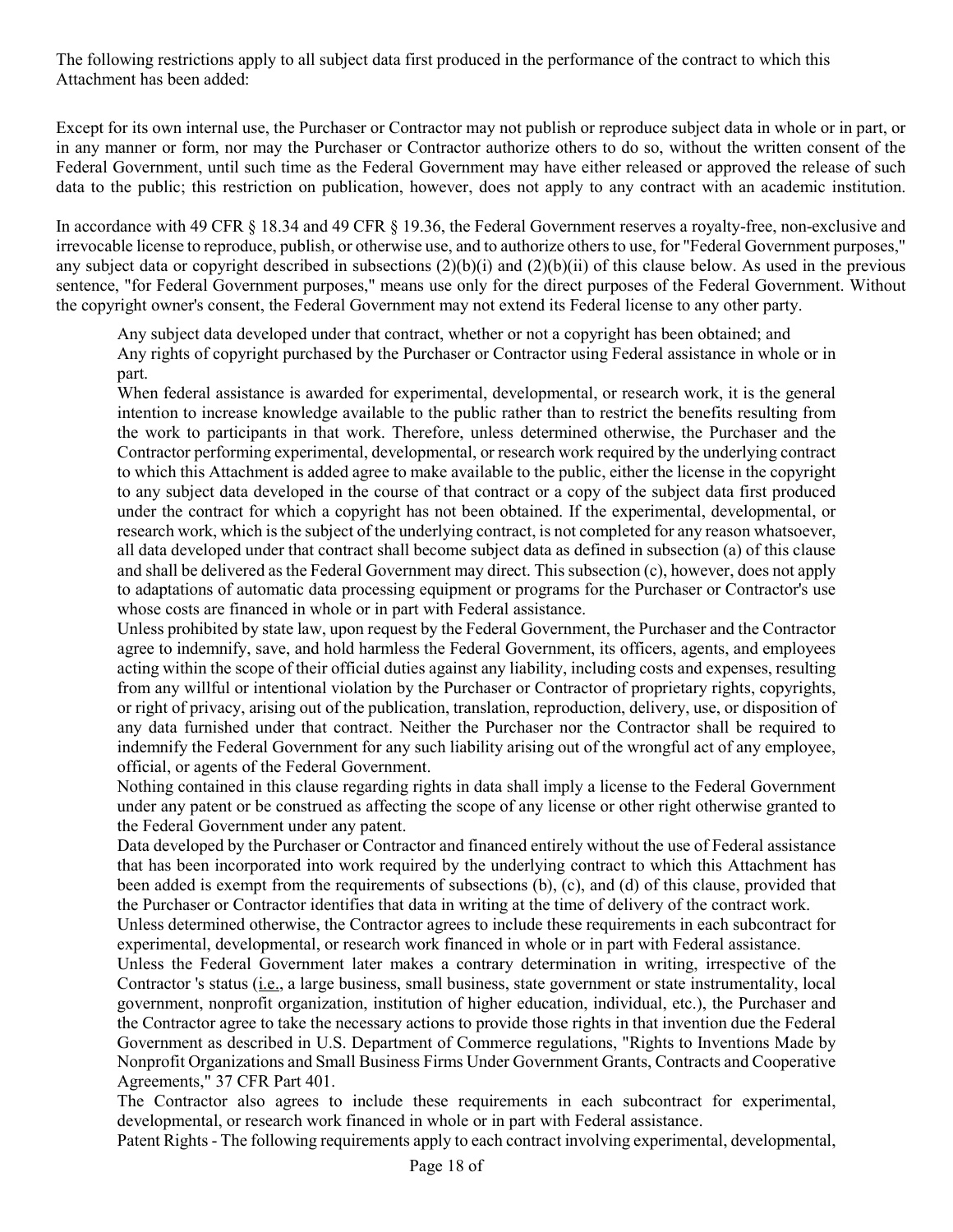or research work:

General - If any invention, improvement, or discovery is conceived or first actually reduced to practice in the course of or under the contract to which this Attachment has been added, and that invention, improvement, or discovery is patentable under the laws of the United States of America or any foreign country, the Purchaser and Contractor agree to take actions necessary to provide immediate notice and a detailed report to the party at a higher tier.

Unless the Federal Government later makes a contrary determination in writing, irrespective of the Contractor 's status (a large business, small business, state government or state instrumentality, local government, nonprofit organization, institution of higher education, individual), the Purchaser and the Contractor agree to take the necessary actions to provide those rights in that invention due the Federal Government as described in U.S. Department of Commerce regulations, "Rights to Inventions Made by Nonprofit Organizations and Small Business Firms Under Government Grants, Contracts and Cooperative Agreements," 37 CFR Part 401.

The Contractor also agrees to include the requirements of this clause in each subcontract for experimental, developmental, or research work financed in whole or in part with Federal assistance.

#### **Procurement of Recovered Materials (Applies to procurement of both prime and sub contracts)**

Contractor and subcontractor must comply with Section 6002 of the Solid Waste Disposal Act, as amended by the Resource Conservation and Recovery Act, and the regulatory provisions of 40 CFR Part 247. In the performance of this contract and to the extent practicable, the Contractor and subcontractors are to use products containing the highest percentage of recovered materials for items designated by the Environmental Protection Agency (EPA) under 40 CFR Part 247 whenever:

- 1. The contract requires procurement of \$10,000 or more of a designated item during the fiscal year; or
- 2. The Contractor has procured \$10,000 or more of a designated item using Federal funding during the previous fiscal year.

Section 6002(c) establishes exceptions to the preferences for recovery EPA-Designed products if the Contractor can demonstrate the item is:

- Not reasonably available within a timeframe providing for compliance with the contract performance schedule;
- Fails to meet reasonable contract performance requirements; or
- Is only available at an unreasonable price.

Information about this requirement, along with the list of EPA- designate items, is available at EPA's Comprehensive Procurement Guidelines web site, [https://www.epa.gov/smm/comprehensive](https://www.epa.gov/smm/comprehensive-procurement-guideline-cpg-program)[procurement-guideline-cpg-program.](https://www.epa.gov/smm/comprehensive-procurement-guideline-cpg-program)"

**Socioeconomic Contracting:** Prime contractors must affirmative steps regarding socioeconomic contracting per 2 C.F.R. 200.321(b)(6).

#### **Safeguarding Personal Identifiable Information**:

Contracto**r** will take reasonable measures to safeguard protected personally identifiable information and other information designated as sensitive by the awarding agency or is considered sensitive consistent with applicable federal, state, and/or local laws regarding privacy and obligations of confidentiality.

#### **Federal Seal, Logo, and Flags**

The Contractor shall not use Federal seal(s), logos, crests, or reproductions of flags or likenesses of federal agency officials without pre-approval by the specific federal agency.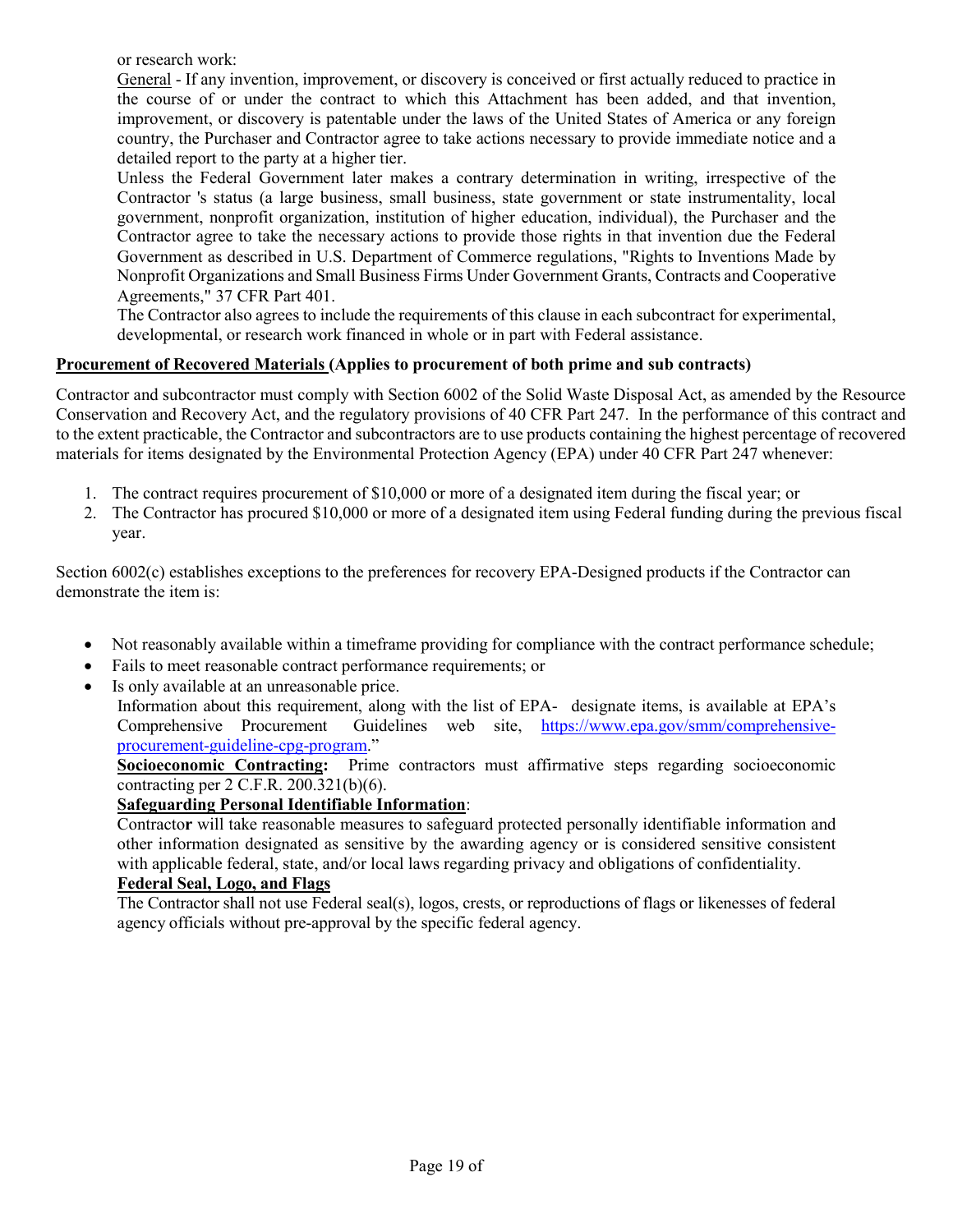#### **CERTIFICATION REGARDING LOBBYING**

#### "Byrd Anti-Lobbying Amendment, 31 U.S.C. § 1352 (as amended)

#### **(Applies to Contracts above \$100,000)**

This certification requirement applies to all grant and cooperative agreement programs. Contractors that apply or bid for an award of \$100,000 or more shall file the required certification required by 49 C.F.R. part 20, "New Restrictions on Lobbying." Each tier certifies to the tier above that it will not and has not used federally appropriated funds to pay any person or organization for influencing or attempting to influence an officer or employee of any agency, a member of Congress, officer or employee of Congress, or an employee of a member of Congress in connection with obtaining any Federal contract, grant, or any other award covered by 31 U.S.C. § 1352. Each tier shall also disclose the name of any registrant under the Lobby Disclosure Act of 1995 who has made lobbying contacts on its behalf with non-federal funds with respect to that federal contract, grant or award covered by 31 U.S.C. 1352. Such disclosures are forwarded from tier to tier up to the County.

#### **The offeror, by signing its offer, hereby certifies, to the best of his or her knowledge and belief that:**

- 1. No Federal appropriated funds have been paid or will be paid, by or on behalf of the undersigned, to any person for influencing or attempting to influence an officer or employee of an agency, a Member of Congress, an officer or employee of Congress, or an employee of a Member of Congress in connection with the awarding of any Federal contract, the making of any Federal grant, the making of any Federal loan, the entering into of any cooperative agreement, and the extension, continuation, renewal, amendment, or modification of any Federal contract, grant, loan, or cooperative agreement.
- 2. If any funds other than Federal appropriated funds have been paid or will be paid to any person for influencing or attempting to influence an officer or employee of any agency, a Member of Congress, an officer or employee of Congress, or an employee of a Member of Congress in connection with this Federal contract, grant, loan, or